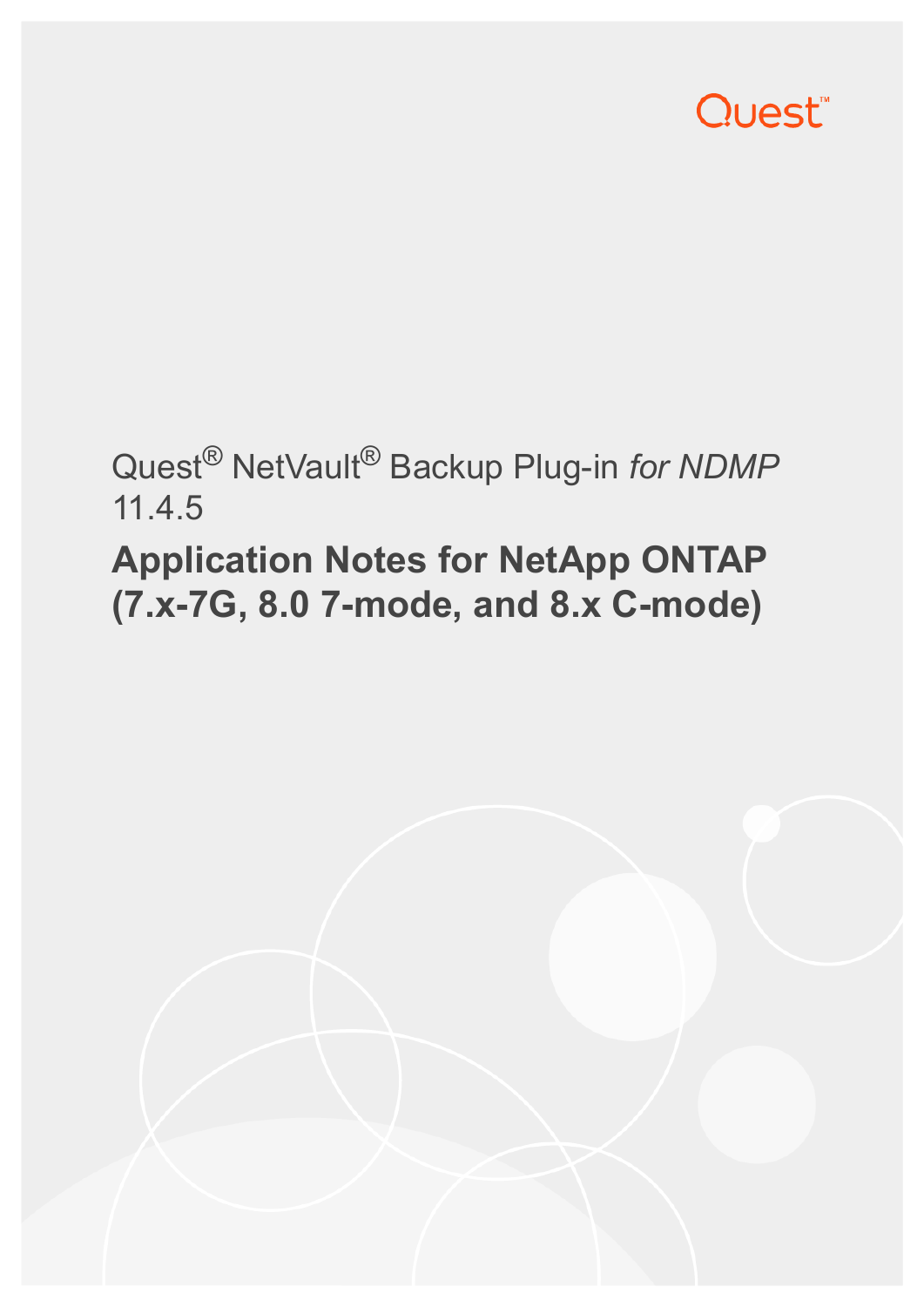### **© 2018 Quest Software Inc.**

#### **ALL RIGHTS RESERVED.**

This guide contains proprietary information protected by copyright. The software described in this guide is furnished under a software license or nondisclosure agreement. This software may be used or copied only in accordance with the terms of the applicable agreement. No part of this guide may be reproduced or transmitted in any form or by any means, electronic or mechanical, including photocopying and recording for any purpose other than the purchaser's personal use without the written permission of Quest Software Inc.

The information in this document is provided in connection with Quest Software products. No license, express or implied, by estoppel or otherwise, to any intellectual property right is granted by this document or in connection with the sale of Quest<br>Software products. EXCEPT AS SET FORTH IN THE TERMS AND CONDITIONS AS SPECIFIED IN THE LICENSE<br>A EXPRESS, IMPLIED OR STATUTORY WARRANTY RELATING TO ITS PRODUCTS INCLUDING, BUT NOT LIMITED TO, THE IMPLIED WARRANTY OF MERCHANTABILITY, FITNESS FOR A PARTICULAR PURPOSE, OR NON-INFRINGEMENT. IN NO EVENT SHALL QUEST SOFTWARE BE LIABLE FOR ANY DIRECT, INDIRECT, CONSEQUENTIAL, PUNITIVE, SPECIAL OR INCIDENTAL DAMAGES (INCLUDING, WITHOUT LIMITATION, DAMAGES FOR LOSS OF PROFITS, BUSINESS<br>INTERRUPTION OR LOSS OF INFORMATION) ARISING OUT OF THE USE OR INABILITY TO USE THIS DOCUMENT, EVEN IF QUEST SOFTWARE HAS BEEN ADVISED OF THE POSSIBILITY OF SUCH DAMAGES. Quest Software makes no representations or warranties with respect to the accuracy or completeness of the contents of this document and reserves the right to make changes to specifications and product descriptions at any time without notice. Quest Software does not make any commitment to update the information contained in this document.

If you have any questions regarding your potential use of this material, contact:

Quest Software Inc. Attn: LEGAL Dept. 4 Polaris Way Aliso Viejo, CA 92656

Refer to our website [\(https://www.quest.com](https://www.quest.com)) for regional and international office information.

#### **Patents**

Quest Software is proud of our advanced technology. Patents and pending patents may apply to this product. For the most current information about applicable patents for this product, please visit our website at [https://www.quest.com/legal.](https://www.quest.com/legal)

#### **Trademarks**

Quest, the Quest logo, Join the Innovation, and NetVault are trademarks and registered trademarks of Quest Software Inc. For a complete list of Quest marks, visit [https://www.quest.com/legal/trademark-information.aspx.](https://www.quest.com/legal/trademark-information.aspx) All other trademarks and registered trademarks are property of their respective owners.

#### **Legend**

- **WARNING: A WARNING icon indicates a potential for property damage, personal injury, or death.**
- **CAUTION: A CAUTION icon indicates potential damage to hardware or loss of data if instructions are not followed.** Ţ
- **IMPORTANT NOTE**, **NOTE**, **TIP**, **MOBILE**, or **VIDEO:** An information icon indicates supporting information.f.

NetVault Backup Plug-in *for NDMP* Application Notes for NetApp ONTAP (7.x-7G, 8.0 7-mode, and 8.x C-mode) Updated - February 2018 Software Version - 11.4.5 NCG-103-11.4.5-EN-01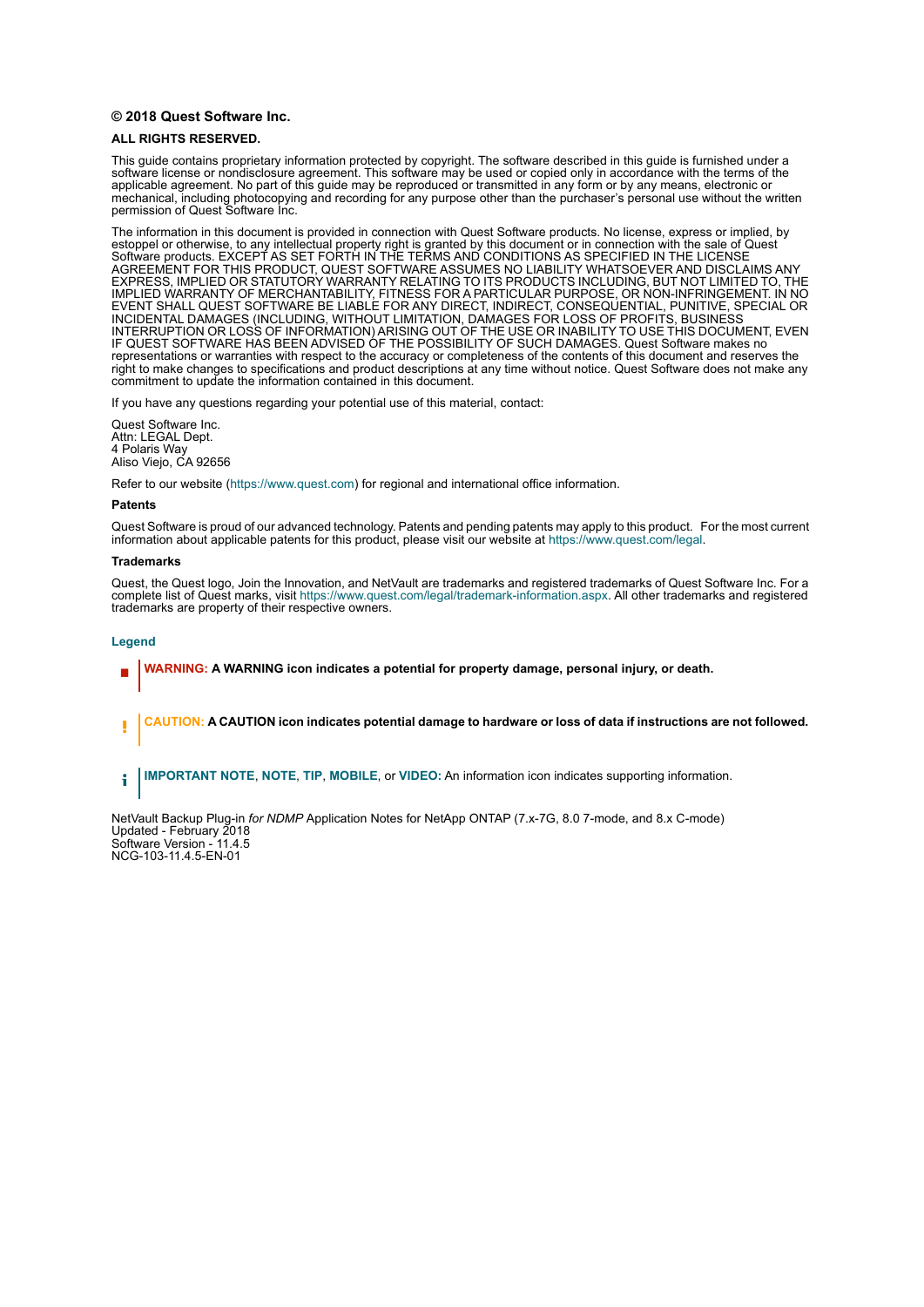## **Contents**

| Changing from NDMP node-scoped mode to NDMP SVM-scoped mode                                                    |
|----------------------------------------------------------------------------------------------------------------|
|                                                                                                                |
|                                                                                                                |
|                                                                                                                |
|                                                                                                                |
|                                                                                                                |
|                                                                                                                |
|                                                                                                                |
|                                                                                                                |
|                                                                                                                |
|                                                                                                                |
|                                                                                                                |
|                                                                                                                |
|                                                                                                                |
|                                                                                                                |
|                                                                                                                |
| Restore procedure in the contract of the contract of the contract of the contract of the contract of the contr |
|                                                                                                                |
|                                                                                                                |
|                                                                                                                |
|                                                                                                                |
|                                                                                                                |
|                                                                                                                |
|                                                                                                                |
|                                                                                                                |
|                                                                                                                |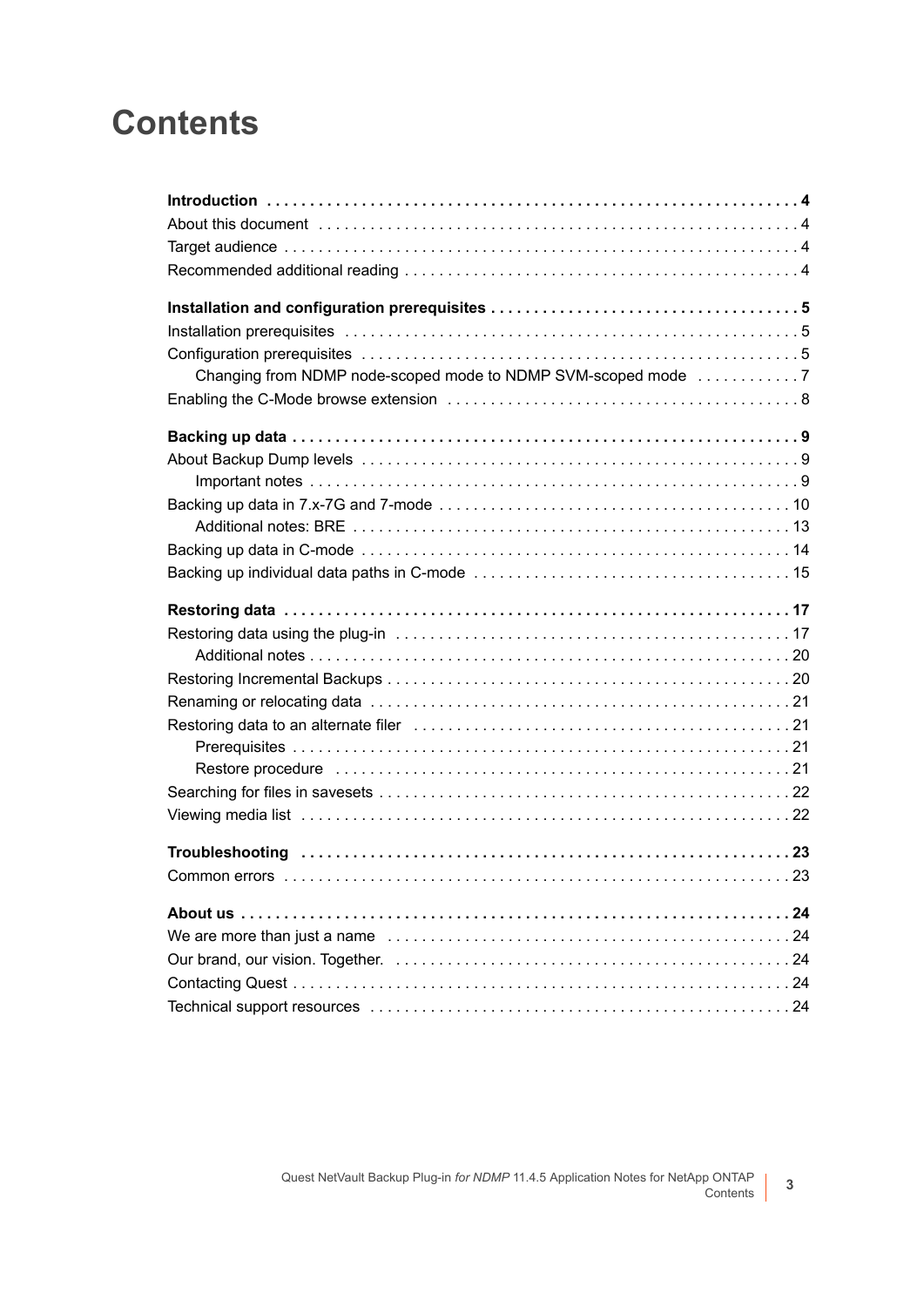# **Introduction**

**1**

- <span id="page-3-0"></span>**•** [About this document](#page-3-1)
- **•** [Target audience](#page-3-2)
- **•** [Recommended additional reading](#page-3-3)

# <span id="page-3-1"></span>**About this document**

This document provides information about using the Quest® NetVault® Backup Plug-in *for NDMP* (Plug-in *for NDMP*) with a Network Appliance (NetApp) filer. It is intended as a supplement to the *Quest NetVault Backup Plug-in for NDMP User's Guide,* which describes the common procedures for installing and configuring the plug-in.

# <span id="page-3-2"></span>**Target audience**

This document is intended for system administrators and others responsible for installing, configuring, and using the Plug-in *for NDMP*. An understanding of filer administration and the host platform is assumed.

## <span id="page-3-3"></span>**Recommended additional reading**

- **•** NetVault Backup documentation
	- **▪** *Quest NetVault Backup Installation Guide*: This guide provides details on installing the NetVault Backup Server and Client software.
	- **▪** *Quest NetVault Backup Administrator's Guide*: This guide explains how to use NetVault Backup and describes the functionality common to all plug-ins.
	- **▪** *Quest NetVault Backup CLI Reference Guide*: This guide provides a description of the commandline utilities.
	- **▪** *Quest NetVault Backup Plug-in for NDMP Application Notes:* These notes provide filer-specific information.

You can download these guides from<https://support.quest.com/technical-documents>.

**•** Administrator's guide for your Network Data Management Protocol (NDMP)-based network-attached storage (NAS) appliance

**4**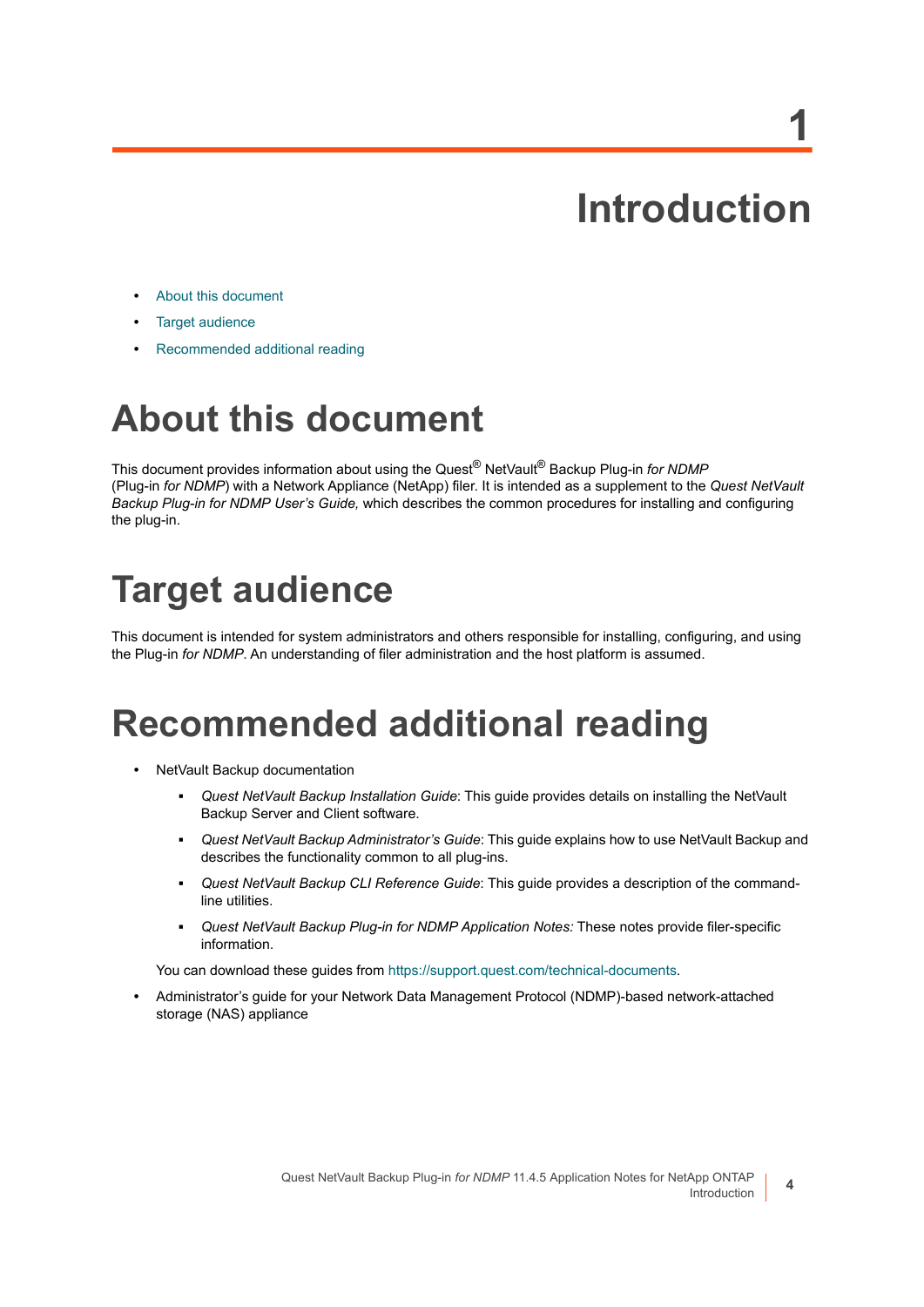# <span id="page-4-0"></span>**Installation and configuration prerequisites**

- **•** [Installation prerequisites](#page-4-1)
- **•** [Configuration prerequisites](#page-4-2)
- **•** [Enabling the C-Mode browse extension](#page-7-0)

## <span id="page-4-1"></span>**Installation prerequisites**

In addition to the installation prerequisites covered in the *Quest NetVault Backup Plug-in for NDMP User's Guide*, verify that the following requirements are met:

- **Hardware requirements:** For information about NetApp filers, see the NetApp website at: <www.netapp.com>
- **Software requirements:** For information about software requirements and supported filer operating systems, see the *Quest NetVault Backup Compatibility Guide* available at: <https://support.quest.com/technical-documents>
- **Start the NDMP Daemon:** To start the NDMP Daemon:
	- At the prompt, type: ndmpd on
	- **▪** Alternatively, to start the daemon automatically at boot time, open the file **/etc/rc** on the filer, and add: ndmpd on
- **IMPORTANT:** The installation and configuration procedures are described in the *Quest NetVault Backup*  ÷ *Plug-in for NDMP User's Guide*.

As described in the *Quest NetVault Backup Plug-in for NDMP User's Guide*, Quest recommends that you install the Plug-in *for NDMP* on the NetVault Backup Server instead of the client.

# <span id="page-4-2"></span>**Configuration prerequisites**

In addition to the configuration prerequisites covered in the *Quest NetVault Backup Plug-in for NDMP User's Guide*, verify that the following requirements are met:

- **•** [Prerequisites for running NDMP backups and restores using the Cluster Aware Backup \(CAB\) extension](#page-5-0)
- **•** [Prerequisites for using Clustered Data ONTAP 8.2 with NetVault Backup 10.0.1 and earlier](#page-5-1)
- **•** [User authentication in Data ONTAP 7.x-7G and 7-mode](#page-6-1)
- **•** [Understanding supported NDMP data connection types](#page-6-2)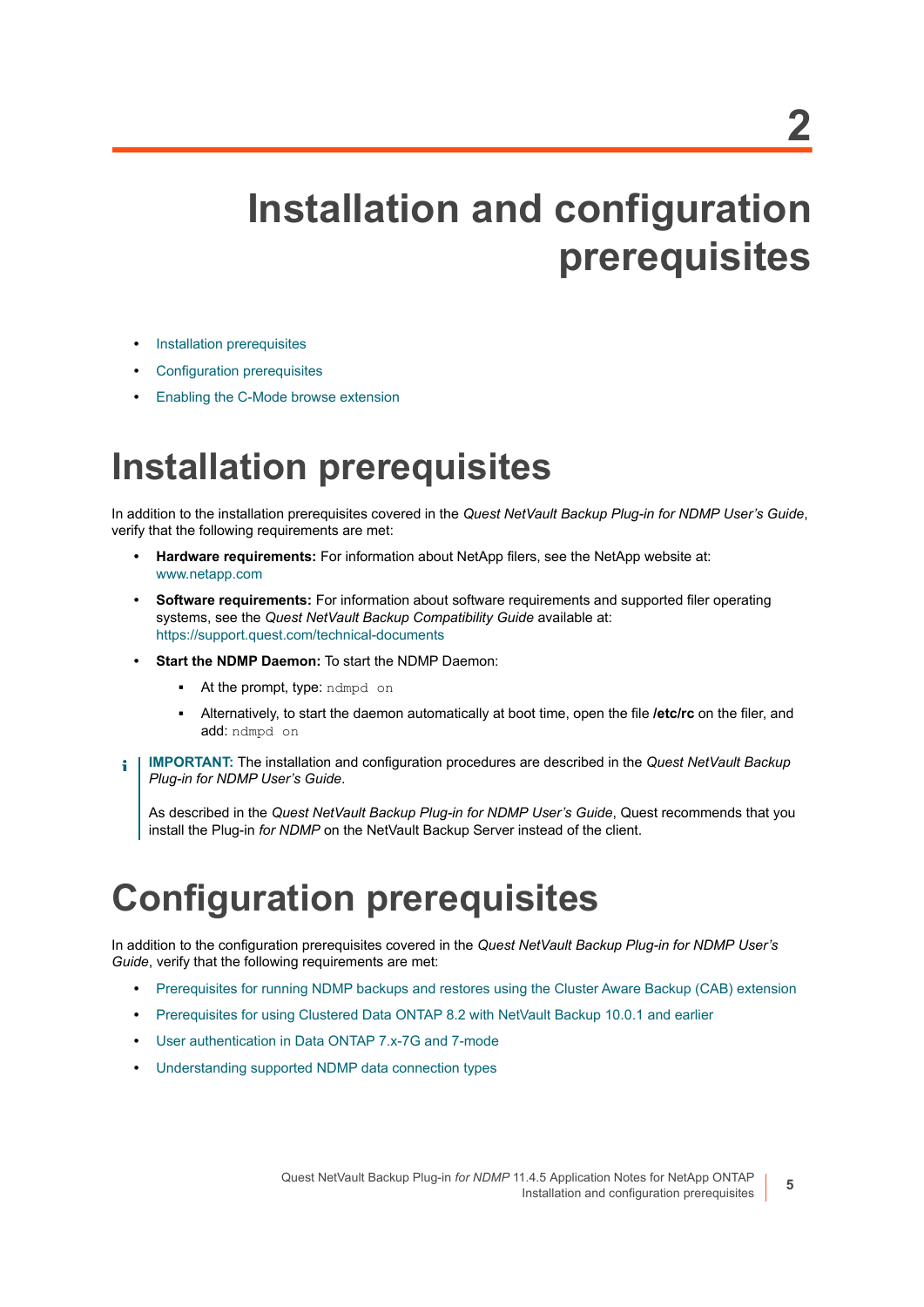### <span id="page-5-0"></span>**Prerequisites for running NDMP backups and restores using the Cluster Aware Backup (CAB) extension**

NDMP Cluster Aware Backup (CAB) extension enables the NDMP server to provide affinity information about volumes and tape devices to the backup application that support the CAB extension. NetVault Backup uses this affinity information to determine the data transfer path used during backup and restore operations. If a target volume and tape device are on same cluster node, a local backup or restore operation is performed; if they are on different cluster nodes, a three-way backup or restore operation is performed.

To run NDMP backup using the CAB extension, verify that the following requirements are met:

**• Review the software requirements:** To use the CAB extension, you require NetVault Backup 10.0.5 or later, Plug-in *for NDMP* 10.0.5 or later, and NetApp Data ONTAP 8.2.2 C-Mode or later.

For information about software requirements, see the *Quest NetVault Backup Compatibility Guide* available at:<https://support.quest.com/technical-documents>

**• Set the NDMP Service to Storage Virtual Machine (SVM)-scoped mode on the filer:** Verify that the NDMP service is set to SVM-scoped mode. In Data ONTAP 8.1 and earlier versions, you must explicitly disable the node-scoped mode for NDMP.

Commands:

- **▪** Verify the NDMP mode status: system services ndmp node-scope-mode status
- Disable node-scoped mode: system services ndmp node-scope-mode off
- **Configure an NDMP service user account:** In the SVM-scoped NDMP mode, you must use NDMP Service user account to access a storage system to perform tape backup and restore operations. You must also generate a password for the user account:

Command:

vserver services ndmp generate-password vserver *<vserverName>* -user *<userName>*

### **Example:**

vserver services ndmp generate-password -vserver vs1 -user admin

**• Add the Logical Interface (LIF) to the plug-in:** To add the NDMP Client to the plug-in, use the IP address of the Logical Interface (LIF) and the NDMP service user account.

You can use the command network interface show to obtain information about LIFs. The availability of volumes and tape devices depends on the LIF type that you use.

| <b>NDMP</b> connection LIF type | Volumes available for backup or<br>restore | <b>Tape Devices available for</b><br>backup or restore                |
|---------------------------------|--------------------------------------------|-----------------------------------------------------------------------|
| Cluster Management LIF          | All volumes                                | All tape devices                                                      |
| Node Management LIF             | All volumes hosted by the node             | Tape devices connected to the node<br>hosting the node management LIF |
| Data LIF                        | All volumes that belong to the<br>Vserver  | None                                                                  |

**Table 1. LIF type and availability of volumes and tape devices**

For more information about the availability of volumes and tape devices, see the *Clustered Data ONTAP Data Protection Tape Backup and Recovery Guide*.

### <span id="page-5-1"></span>**Prerequisites for using Clustered Data ONTAP 8.2 with NetVault Backup 10.0.1 and earlier**

NetVault Backup 10.0.1 and earlier do not support NDMP in SVM-scoped mode. If you are using NetVault Backup 10.0.1 or an earlier version with Data ONTAP 8.2 C-mode, verify that the following requirements are met:

**• Set the NDMP Service to node-scoped mode:** Verify that the NDMP service is set to node-scoped mode. In a new clustered Data ONTAP 8.2 installation, NDMP is in SVM-scoped mode by default.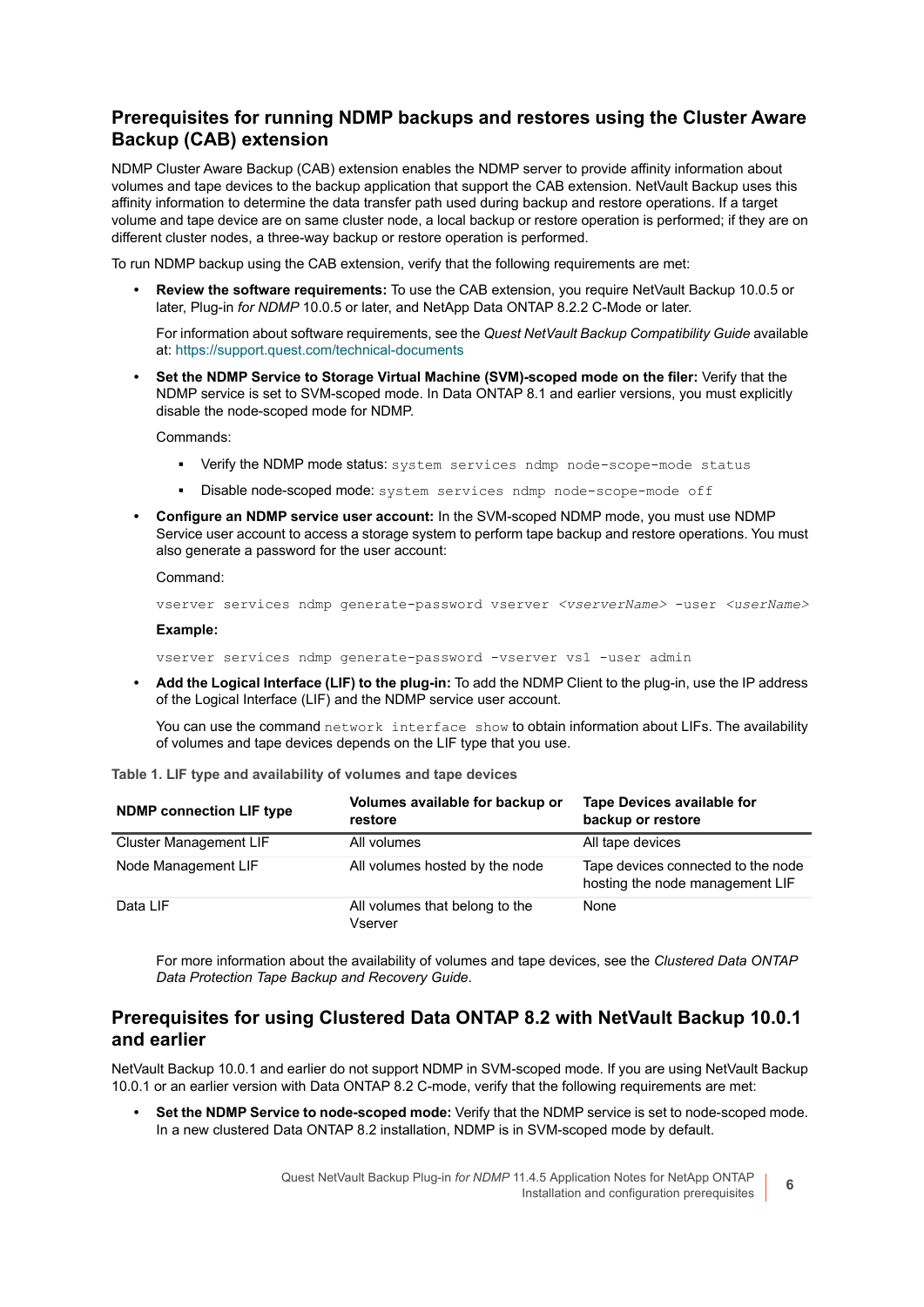Commands:

- **▪** Verify the NDMP mode status: system services ndmp node-scope-mode status
- **▪** Enable node-scoped mode: system services ndmp node-scope-mode on
- **Configure NDMP root password on cluster nodes:** In the node-scoped NDMP mode, you must use an NDMP-specific user account to access a storage system to perform tape backup and restore operations. User authentication must be configured on each node. The default user ID is root. Ensure that you change the default NDMP password associated with the root user account.

Commands:

- **▪** Set user password: system services ndmp modify -node \* -clear-text false -user-id root -enable true
- **▪** Verify the configuration using the following command: system services ndmp show
- **Create the LIF and add the LIF to the plug-in:** To add the NDMP Client to the plug-in, use the IP address of the LIF and the NDMP root user account.

Example commands:

- **•** Create the LIF: network interface create -vserver vnetapp -lif For Backup -role cluster-mgmt -home-node vserver-01 -home-port e0d -address 192.168.0.22 -netmask 255.255.255.0
- **•** Verify the configuration of the LIF: net int show -fields role, data, dataprotocol,vserver,address,curr-node,curr-port
- **NOTE:** If a volume affinity changes to a different node, you must manually migrate the LIF to the node that is f. now hosting the volume: net int migrate -vserver vserver1 -lif For Backup -dest-node vserver1-02 -dest-port e0d

### <span id="page-6-1"></span>**User authentication in Data ONTAP 7.x-7G and 7-mode**

To use the NDMP **root** user account for accessing the filer, set a valid password for this account. Password cannot be left blank for this user account. To use a nonroot user, verify that the account has necessary privileges to perform NDMP backups and restores.

### <span id="page-6-2"></span>**Understanding supported NDMP data connection types**

In Vserver-aware NDMP mode, the supported data connection types depend on the NDMP control connection LIF type and the status of the CAB extension. The type of data connection type indicates whether you can perform a local or a three-way NDMP backup or restore operation. For more information, see [https://library.netapp.com/ecmdocs/ECMP1196874/html/GUID-070D947D-F73F-48E2-904E-](https://library.netapp.com/ecmdocs/ECMP1196874/html/GUID-070D947D-F73F-48E2-904E-74CB1CF71E78.html)[74CB1CF71E78.html.](https://library.netapp.com/ecmdocs/ECMP1196874/html/GUID-070D947D-F73F-48E2-904E-74CB1CF71E78.html)

### <span id="page-6-0"></span>**Changing from NDMP node-scoped mode to NDMP SVM-scoped mode**

After changing from NDMP node-scoped mode to NDMP SVM-scoped mode, complete the following tasks:

- **•** Delete the previous NDMP sessions on the filer.
- **•** Add the tape libraries and drives to the NetVault Backup Server again. For more information, see the *Quest NetVault Backup Administrator's Guide*.
- **•** Create the Target Sets again. For more information, see the *Quest NetVault Backup Administrator's Guide*.
- **•** Modify the IP address for the NDMP Client. In the SVM-scoped mode, you must use the IP address of the LIF. For more information about editing the IP address, see the *Quest NetVault Backup Plug-in for NDMP User's Guide*.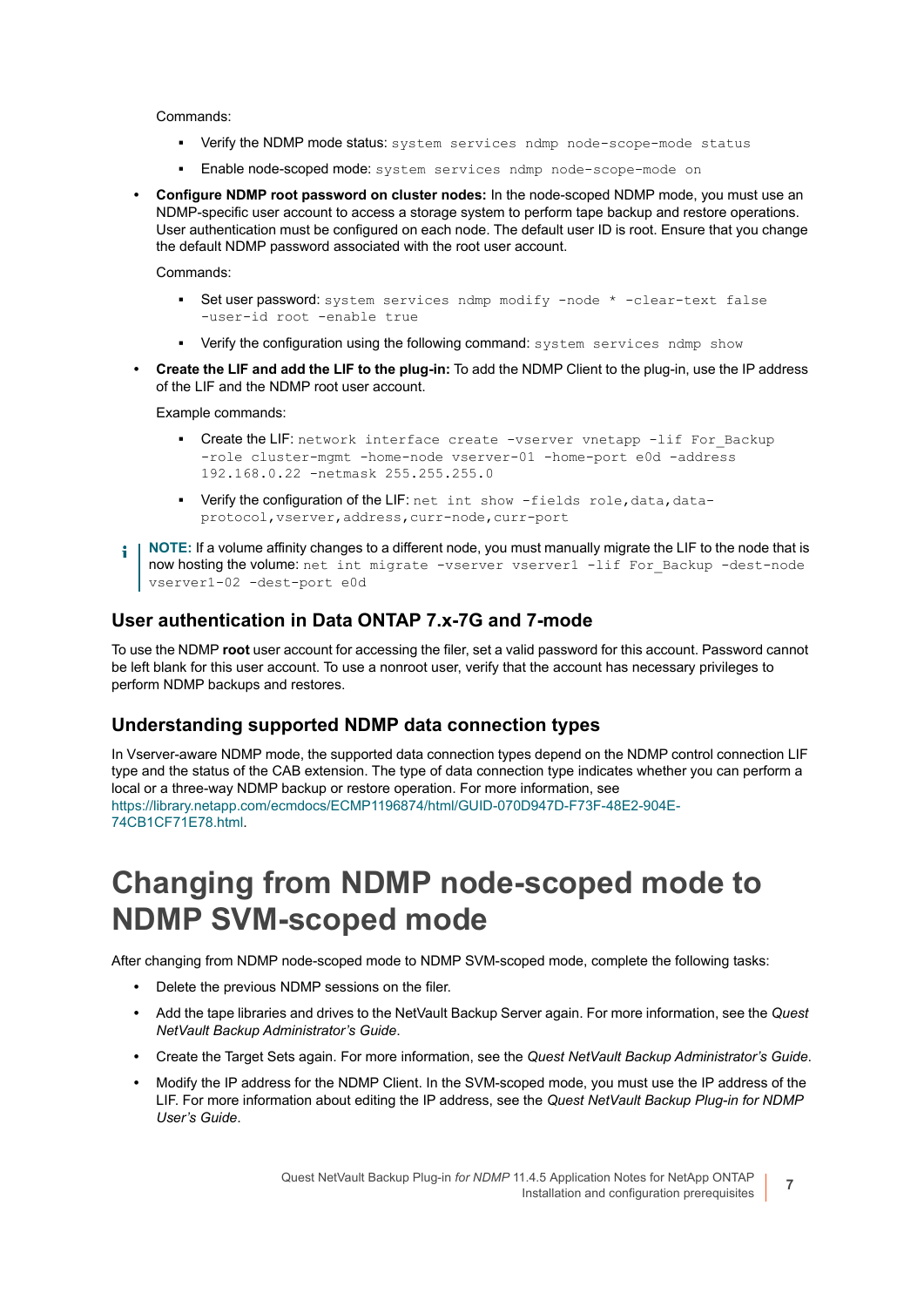**•** Create the Backup Selection Sets again if there is any change in the NDMP Client name. For more information, see the *Quest NetVault Backup Administrator's Guide*.

## <span id="page-7-0"></span>**Enabling the C-Mode browse extension**

In support of the NDMP protocol extension for Cluster Aware Backup (CAB), you can enable support for the NetApp Data ONTAP Cluster Mode (C-Mode) browse extension. To enable the extension, run the following commands from the filer console:

```
set diag
services ndmp extensions modify -is-extension-0x2050-enabled true
```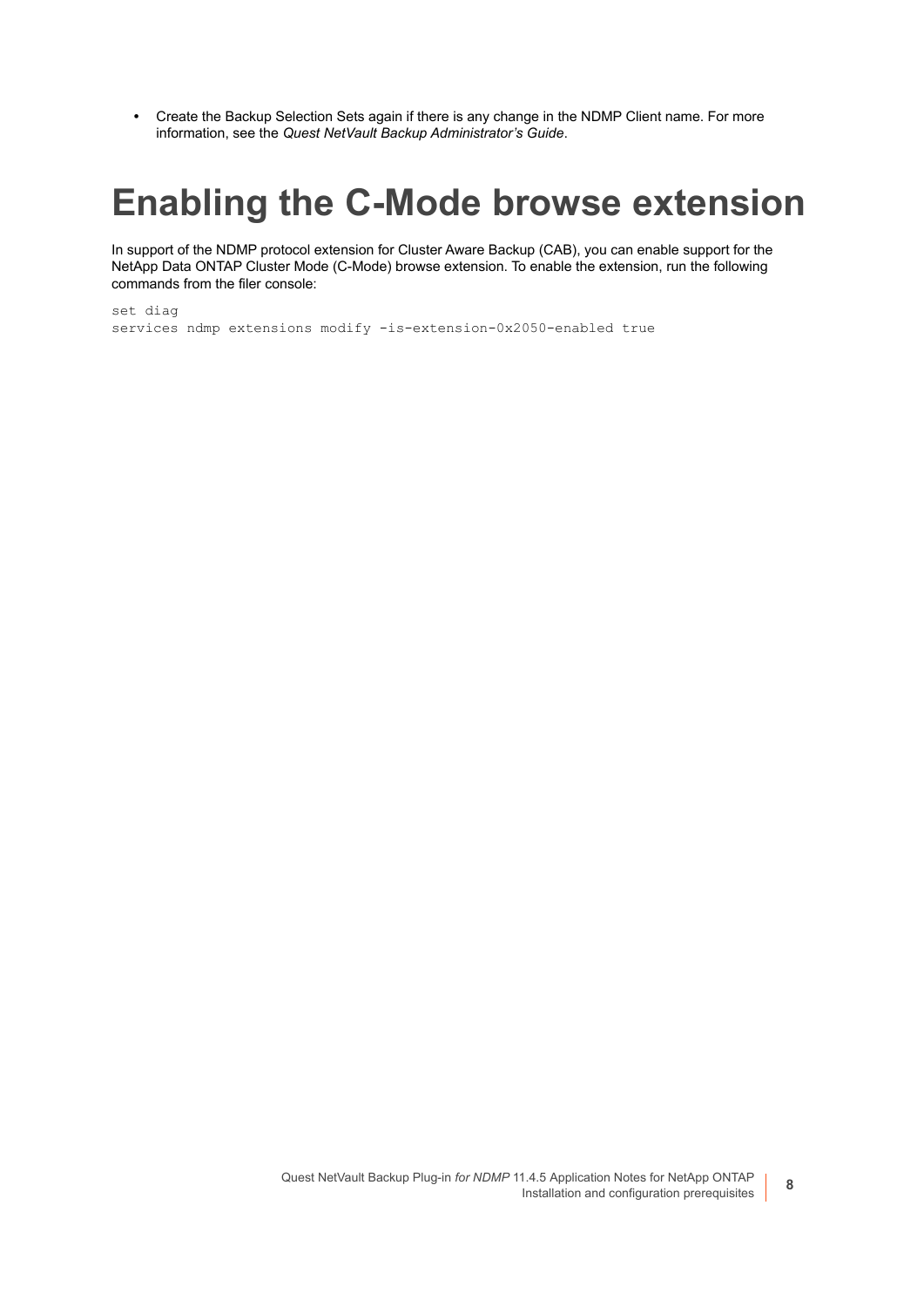**9**

## **Backing up data**

- <span id="page-8-0"></span>**•** [About Backup Dump levels](#page-8-1)
- **•** [Backing up data in 7.x-7G and 7-mode](#page-9-0)
- **•** [Backing up data in C-mode](#page-13-0)
- **•** [Backing up individual data paths in C-mode](#page-14-0)

## <span id="page-8-1"></span>**About Backup Dump levels**

The Plug-in *for NDMP* supports both Full and Incremental Backups. The backup type is determined by the Dump Level that can be set to Level 0 for a Full Backup or Level 1 through Level 9 for Incremental Backups:

- **Level 0 or Full Backup:** A Full Backup provides a backup of all the data in the selected path.
- **Level 1 through 9 or Incremental Backup:** The Incremental Backups base themselves on the most recent lower-level Incremental Backup, and include any data that has changed or is new since the last Full or Incremental Backup.

### **Examples:**

- Level 1 Incremental Backup includes any data that has changed or is new since the last Level 0 or Full Backup.
- **▪** Level 2 Incremental Backup includes any data that has changed or is new since the last Level 1 Incremental Backup, and so on, up to dump level 9.
- **NOTE:** Clustered Data ONTAP 8.3 supports 32 (0 to 31) levels of Incremental Backups (Level 0 is a Full ÷ Backup and Level 1 through Level 31 are Incremental Backups). For more information, see the *Clustered Data ONTAP 8.3 Data Protection Tape Backup and Recovery Guide*.

### <span id="page-8-2"></span>**Important notes**

- **•** If a directory is included in a dump level 0 backup, it is included in all future dumps even if no changes have occurred. In this instance, the directory is empty and does not contain content. However, it does not negatively affect the recovery of data.
- **•** Only one dump level is maintained for each selected set of data. For example, after performing Level 1, Level 2, and Level 3 Incremental Backups, if you perform a Full Backup, the dump level is reset to 0. The next instance of the Incremental Backup is based on the Full Backup.
- **•** If an Incremental Backup fails, the subsequent backup is based on the most recent backup of a lower level. For example, if dump level 1 is completed successfully, but dump level 2 fails, dump level 3 is based on dump level 1. The failure of an Incremental Backup is noted in the NetVault Backup logs.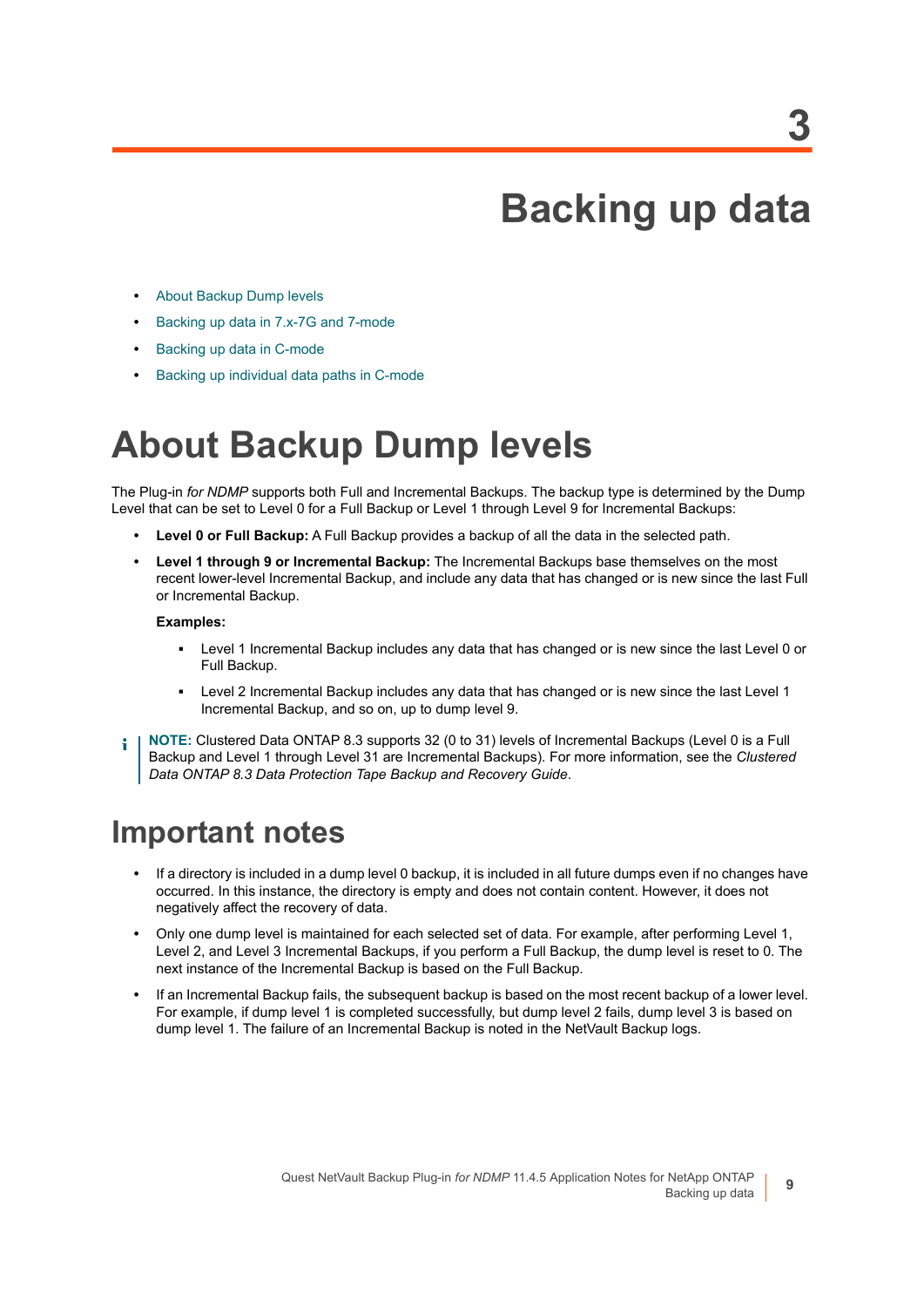# <span id="page-9-0"></span>**Backing up data in 7.x-7G and 7-mode**

In Data ONTAP 7.x-7G and 7-mode, the Plug-in *for NDMP* can be used to back up files, directories, qtrees, and volumes as well as snapshots stored on volumes.

1 In the Navigation pane, click **Create Backup Job**.

 $-$  or  $-$ 

In the Navigation pane, click **Guided Configuration**, and then on the **NetVault Configuration Wizard** page, click **Create Backup Jobs**.

2 In **Job Name**, specify a name for the job.

Assign a descriptive name that lets you easily identify the job for monitoring its progress or restoring data. The job name can contain alphanumeric and nonalphanumeric characters, but it cannot contain non-Latin characters. There is no length restriction. However, a maximum of 40 characters is recommended on all platforms.

- 3 In the **Selections** list, select an existing Backup Selection Set, or complete the following steps to create a set.
	- a Next to the **Selections** list, click **Create New**.
	- b On the **NetVault Backup Selections** page, open the NetVault Backup Server, and then open **NDMP Client**.
	- c In the list of added servers, open the applicable filer to display the following nodes:
		- **▫ Volumes**
		- **▫ Snapshots**
	- d Select the data that you want to back up.
		- **▫ Back up all volumes:** Select the **Volumes** node.
		- **▫ Back up individual volumes:** Open the **Volumes** node, and select the volumes that you want to back up.
		- **NOTE:** Although LUNs are displayed as valid backup points, if you select a LUN for a backup, the backup succeeds; however, when you try to restore the LUN, Data ONTAP is unable to identify it because the metadata required to identify the LUN is not backed up when you back up a LUN directly.

The workaround is to back up a snapshot that includes the LUN. Snapshots contain the metadata required to identify a LUN. When the snapshot is restored, Data ONTAP is able to identify the restored LUN.

- **▫ Back up individual files and directories:** Open the **Volumes** node, and then open the target volume. Select the files and directories that you want to back up.
- **NOTE:** If you omit child-level items after selecting the parent node, the job fails. To perform ÷ selective backups, open the parent node, and select each item that you want to back up.
	- **▫ Back up snapshots:** To list all volumes, open the **Snapshots** node, and then open the applicable volume to list directories that have any snapshots available for a backup. Open the applicable directory, and select the snapshot that you want to back up. You can only select a single snapshot.
- e Click **Save**, and in the **Create New Set** dialog box, type a name for the set.
	- **NOTE:** A set name can contain alphanumeric and nonalphanumeric characters, but it cannot ÷ contain non-Latin characters. On Linux OS, the names can have a maximum of 200 characters. On Windows OS, there is no length restriction. However, a maximum of 40 characters is recommended on all platforms.
- f To close the dialog box, click **Save**.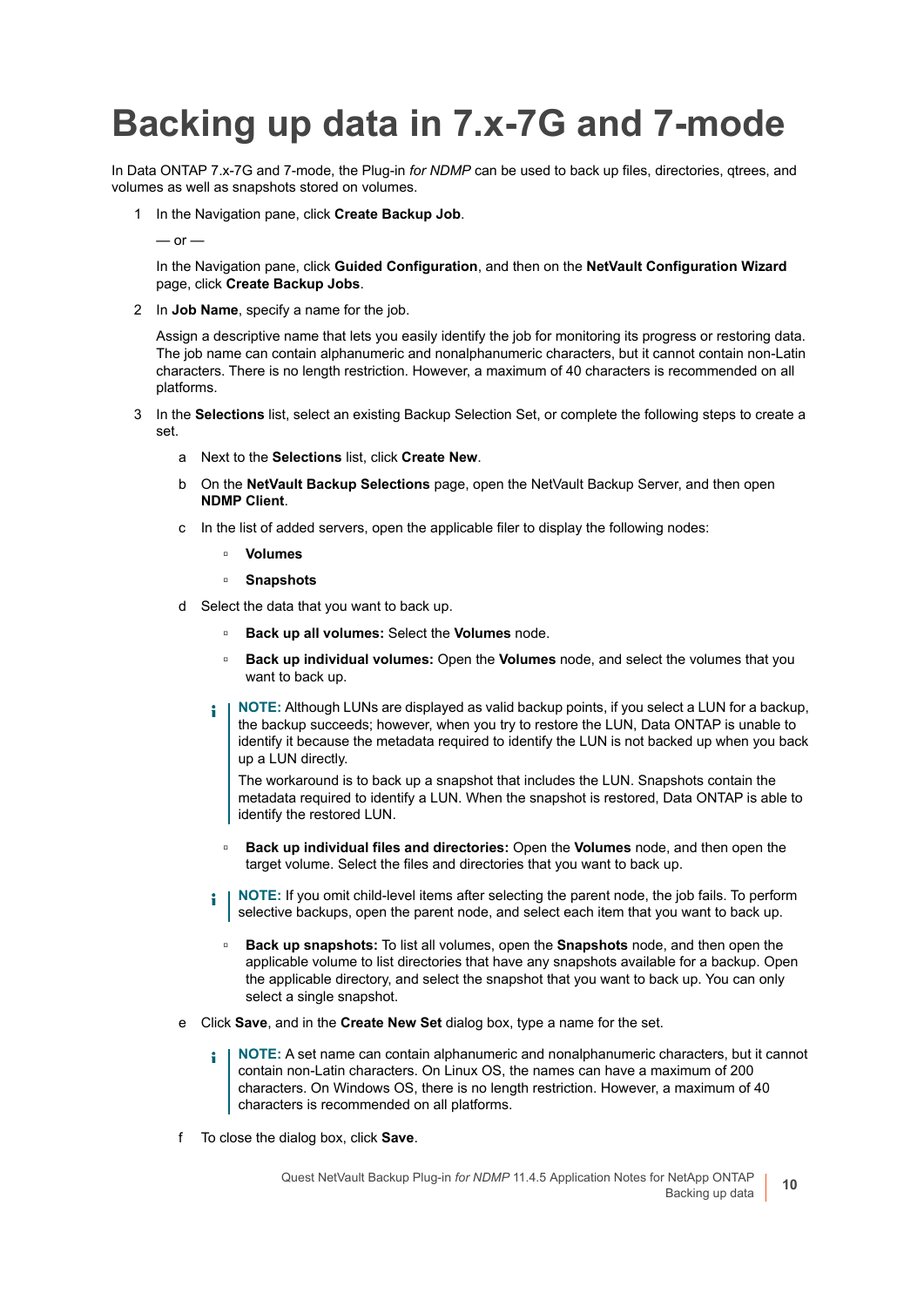- 4 In the **Plugin Options** list, select an existing Backup Options Set, or complete the following steps to create a set.
	- a Next to the **Plugin Options** list, click **Create New**.
	- b Under **NDMP Backup Options**, configure the following settings.

<span id="page-10-0"></span>**Table 2. NDMP Backup Options**

| Option                                     | <b>Description</b>                                                                                                                                                                                                                                                                                     |
|--------------------------------------------|--------------------------------------------------------------------------------------------------------------------------------------------------------------------------------------------------------------------------------------------------------------------------------------------------------|
| <b>Dump Level</b>                          | Select the type of backup that you want to perform. For a Full Backup, type<br>or select 0. For an Incremental Backup, type or select any level from 1 to 9,<br>based on the previous dump level.                                                                                                      |
| Update /etc/dumpdates                      | The file "/etc/dumpdates" keeps a record of the backup, including the<br>backup name, backup level, and snapshot time.                                                                                                                                                                                 |
|                                            | Leave this check box selected if your backup strategy includes Incremental<br>Backups. The information in this file is used to determine what data must be<br>included in an Incremental Backup.                                                                                                       |
| <b>Backup ACLs</b>                         | Leave this check box selected to back up ACLs associated with the selected<br>files.                                                                                                                                                                                                                   |
| Do Direct Backup if<br><b>Possible</b>     | To use DAR during restores, leave this check box selected. DAR enables<br>precise tape positioning, which allows quick recovery of individual or a small<br>set of files.                                                                                                                              |
|                                            | Without DAR, the backup saveset is read sequentially to restore files. DAR<br>requires Data ONTAP 6.x or later.                                                                                                                                                                                        |
| <b>Save File Information</b>               | This option allows you to browse individual files and directories while<br>selecting data during restore. You cannot restore individual files and<br>directories if you clear this check box.                                                                                                          |
|                                            | Quest recommends that you leave this check box selected.                                                                                                                                                                                                                                               |
| <b>Request Unicode File</b><br>Information | To convert the names of directories and files, and display them correctly<br>according to the locale configured on the NetVault Backup WebUI, select<br>this check box. This feature can only be used if the filer supports UTF-8<br>encoding:                                                         |
|                                            | To use this feature, do the following:                                                                                                                                                                                                                                                                 |
|                                            | Enable UTF-8 conversion on the filer.<br>$\bullet$                                                                                                                                                                                                                                                     |
|                                            | Set the appropriate language type on each target volume.<br>$\bullet$                                                                                                                                                                                                                                  |
|                                            | Set the Use UTF-8 Conversions option when adding the NDMP<br>$\bullet$<br>Server or using the Edit Server method. For more information, see<br>the Quest NetVault Backup Plug-in for NDMP User's Guide.                                                                                                |
|                                            | Set the configuration option Codepage for UTF-8 Conversions. For<br>$\bullet$<br>more information, see the Quest NetVault Backup Plug-in for NDMP<br>User's Guide.                                                                                                                                     |
| <b>Exclude</b>                             | Use this option to specify the files and directories that you want to exclude<br>from the backup. Type the full file path, starting with a forward slash ("/"). If<br>the full path is not provided, the plug-in excludes any item that matches the<br>entry. To separate multiple items, use a comma. |
|                                            | You can use up to two wildcard characters per file. Wildcard characters can<br>only be used at the first or the last place in the filename. For example, if you<br>enter "/dir1/tmp*, *.o" in Exclude, the plug-in excludes the following items:                                                       |
|                                            | Files and directories starting with the letters "tmp" in the directory<br>$\bullet$<br>/dir1.                                                                                                                                                                                                          |
|                                            | All files and directories with the extension ".o".<br>۰                                                                                                                                                                                                                                                |
|                                            | Filenames are case-sensitive for NFS shares and case-insensitive for CIFS<br>shares.                                                                                                                                                                                                                   |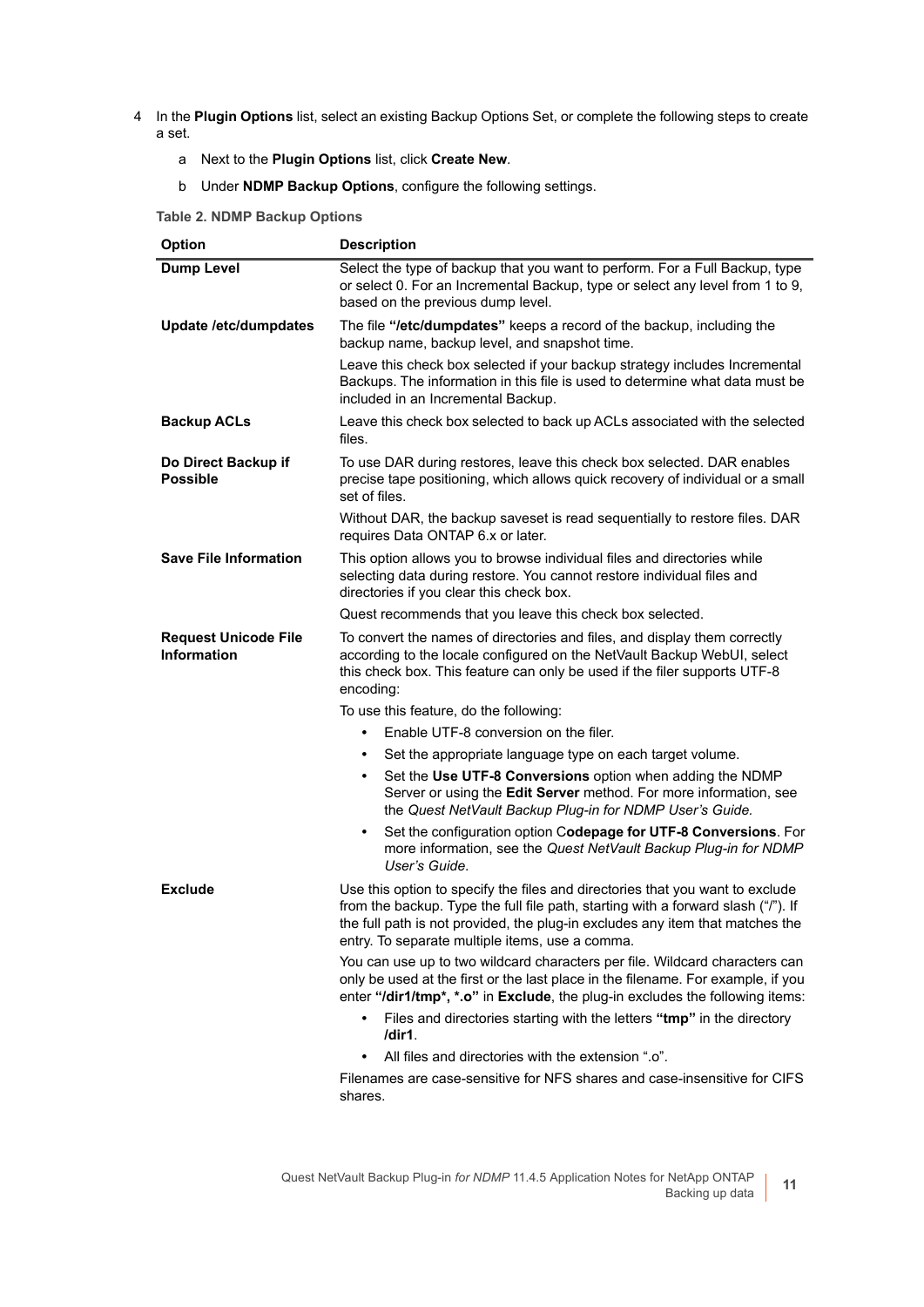c Under **Volume Backup Options**, configure the following settings.

| <b>Option</b>                            | <b>Description</b>                                                                                                                                                                                                                                                                                                                            |
|------------------------------------------|-----------------------------------------------------------------------------------------------------------------------------------------------------------------------------------------------------------------------------------------------------------------------------------------------------------------------------------------------|
| <b>Backup Subvolumes</b><br>Individually | If you are backing up more than one gtree from the same volume, select this<br>check box. It allows you to run separate jobs for each qtree. For example, if<br>two qtrees are selected in addition to other non-qtree files and directories,<br>the plug-in runs three subjobs, one for each of the gtrees and one for the<br>non-gtree data |
|                                          | Note the following:                                                                                                                                                                                                                                                                                                                           |
|                                          | The Plug-in for NDMP automatically creates individual jobs if the<br>۰<br>selected gtrees reside on different volumes, even if you do not select<br>this option.                                                                                                                                                                              |
|                                          | The plug-in also creates individual jobs for each volume included in<br>the backup.                                                                                                                                                                                                                                                           |
|                                          | Each child job creates a separate saveset. In the preceding example,<br>$\bullet$<br>three savesets are created. This step facilitates quick restore.                                                                                                                                                                                         |
|                                          | When used with other NetVault Backup features, this option can<br>$\bullet$<br>cause unwanted results. For example, when used with the option<br>Ensure this Backup is the First on the Media, each subjob is set to<br>exist first on the media and requires a separate media item.                                                          |
| <b>Backup Subvolume Data</b><br>Only     | You can use this check box to back up only the gtree data while excluding<br>the non-gtree files and directories.                                                                                                                                                                                                                             |
|                                          | It eliminates the need to select individual gtrees. You can select the volume<br>node, and then select this check box to back up qtree data and exclude non-<br>gtree data. You must use this option with the <b>Backup Subvolumes</b><br>Individually option.                                                                                |
|                                          | <b>NOTE:</b> The backup fails if there are no gtrees in the selected volume.                                                                                                                                                                                                                                                                  |
| <b>Backup Non-Subvolume</b><br>Data ONLY | You can use this option to back up only the non-gtree data while excluding<br>the gtree data.                                                                                                                                                                                                                                                 |
|                                          | It eliminates the need to select individual files and directories. You can select<br>the volume node, and then select this check box to back up all non-qtree<br>data and exclude the gtree data. This option cannot be used if the Backup<br>Subvolumes Individually check box is selected.                                                  |

d Under **Sub Jobs**, configure the following settings.

<span id="page-11-0"></span>**Table 3. Sub Jobs**

| <b>Option</b>                                                       | <b>Description</b>                                                                                                                                                                                                                                                                                                                                        |
|---------------------------------------------------------------------|-----------------------------------------------------------------------------------------------------------------------------------------------------------------------------------------------------------------------------------------------------------------------------------------------------------------------------------------------------------|
| <b>Number of Backups to</b><br><b>Run in Parallel</b>               | Type or select the number of jobs that can run concurrently. The default<br>value is zero. With the default setting, all jobs in parallel, limited only by the<br>availability of drives, network bandwidth, and other resources.                                                                                                                         |
|                                                                     | To achieve the required result, set the same value for each job.                                                                                                                                                                                                                                                                                          |
| <b>Delete Auto Generated</b><br>Backup Jobs on<br><b>Completion</b> | The plug-in creates individual subjobs for each volume included in a backup.<br>If this check box is not selected, all subjobs are listed on the <b>Job Status</b><br>page. This display can create confusion when you try to view the details of<br>the parent job. To include only a single entry for the parent job, leave this<br>check box selected. |

e The Backup Restart Extension (BRE) options allows you to resume a failed backup job from the last checkpoint before failure. Without BRE, any failure encountered during a backup renders the entire saveset unusable even if a significant portion of the data was successfully transferred to the backup media.

To take advantage of BRE, configure the following settings under **Restart**.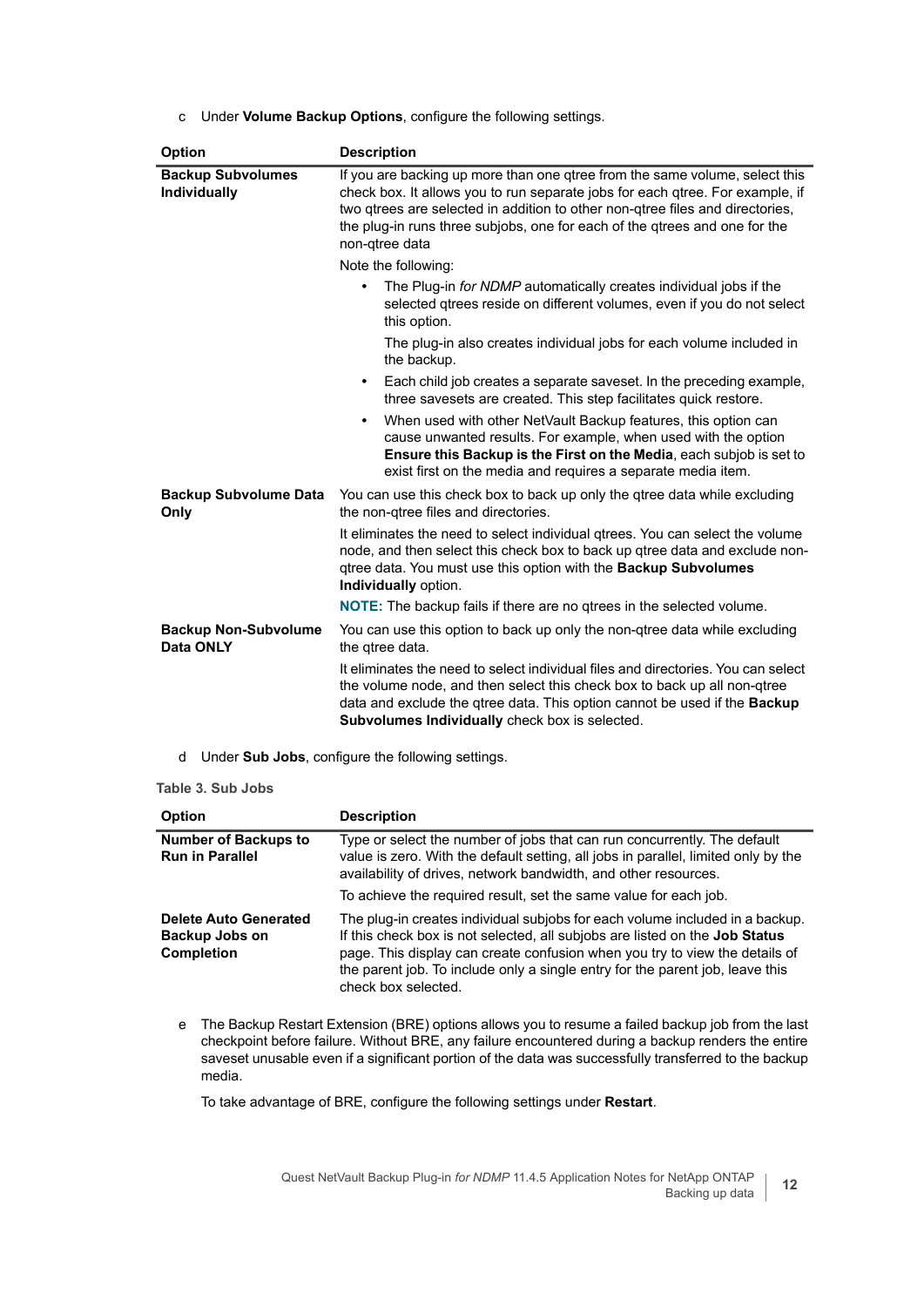| <b>Option</b>                                            | <b>Description</b>                                                                                                                                                                                                                                          |
|----------------------------------------------------------|-------------------------------------------------------------------------------------------------------------------------------------------------------------------------------------------------------------------------------------------------------------|
| <b>Enable Restart, If</b><br><b>Possible</b>             | To enable checkpoint restarts, select this check box.                                                                                                                                                                                                       |
| <b>Number of Gigabytes</b><br><b>Between Checkpoints</b> | This option specifies the amount of data written to the media between two<br>checkpoints. You can set it to any value from 1 through 30000 GB. The<br>default value is zero (0). With the default setting, the checkpoints are set to<br>media boundaries.  |
| <b>Number of Attempts to</b><br><b>Restart Backup</b>    | Type or select the number of times the plug-in attempts to restart the<br>backup. You can set it to any value from 1 through 100. The default value is<br>zero (0). With the default setting, the plug-in keeps trying to restart the<br>backup infinitely. |
| Delay, in Minutes,<br><b>Between Retries</b>             | Specify the interval between two restart attempts. You can set it to any value<br>from 1 through 1440 minutes. The default value is zero (0). With the default<br>setting, the plug-in tries to resume the backup immediately upon failure.                 |

- f Click **Save**, and in the **Create New Set** dialog box, type a name for the set.
- g To close the dialog box, click **Save**.
- 5 Select or create the Schedule Set, Target Set, and Advanced Options Set. For more information about these sets, see the *Quest NetVault Backup Administrator's Guide*.
- 6 To submit the job for scheduling, click **Save & Submit**. You can monitor the job progress from the **Job Status** page and view the logs from the **View Logs** page.

To save the job definition without scheduling it, click **Save**. You can view, edit, or run this job from the **Manage Job Definitions** page. This job is not displayed on the **Job Status** page until you submit it.

For more information about **Job Status**, **View Logs**, and **Manage Job Definitions**, see the *Quest NetVault Backup Administrator's Guide*.

### <span id="page-12-0"></span>**Additional notes: BRE**

- **•** A backup job can be resumed only if suitable checkpoints exist for the job. The checkpoints are set during phase 4 of an NDMP backup and are logged as Background messages in the NetVault Backup logs.
- **•** BRE may fail if you restart the filer. Certain circumstances may prevent the filer from correctly continuing a backup restart. When this error occurs, the message "Node Data Missing for File *<Filename>*" is written to the NetVault Backup logs during the index building stage. If this message is displayed in the log, it implies that the restart has failed and the job cannot be resumed.
- **•** If you restart the NetVault Backup Service, all information related to backup checkpoints is lost. BRE does not work over NetVault Backup Service restarts.
- **•** If network connectivity is lost during backup and the filer is unable to detect this failure, the session becomes unresponsive. When this error occurs, you must manually kill the session. To kill a session, type the following command at the command prompt on the filer:

ndmpd kill *<sessionID>*

**•** When you kill a session, the drives or changer in use go offline. To bring them back online, use the **Check**  method.

Another method to bring offline drives back online is to restart the NetVault Backup Service. However, BRE does not work if you restart the service.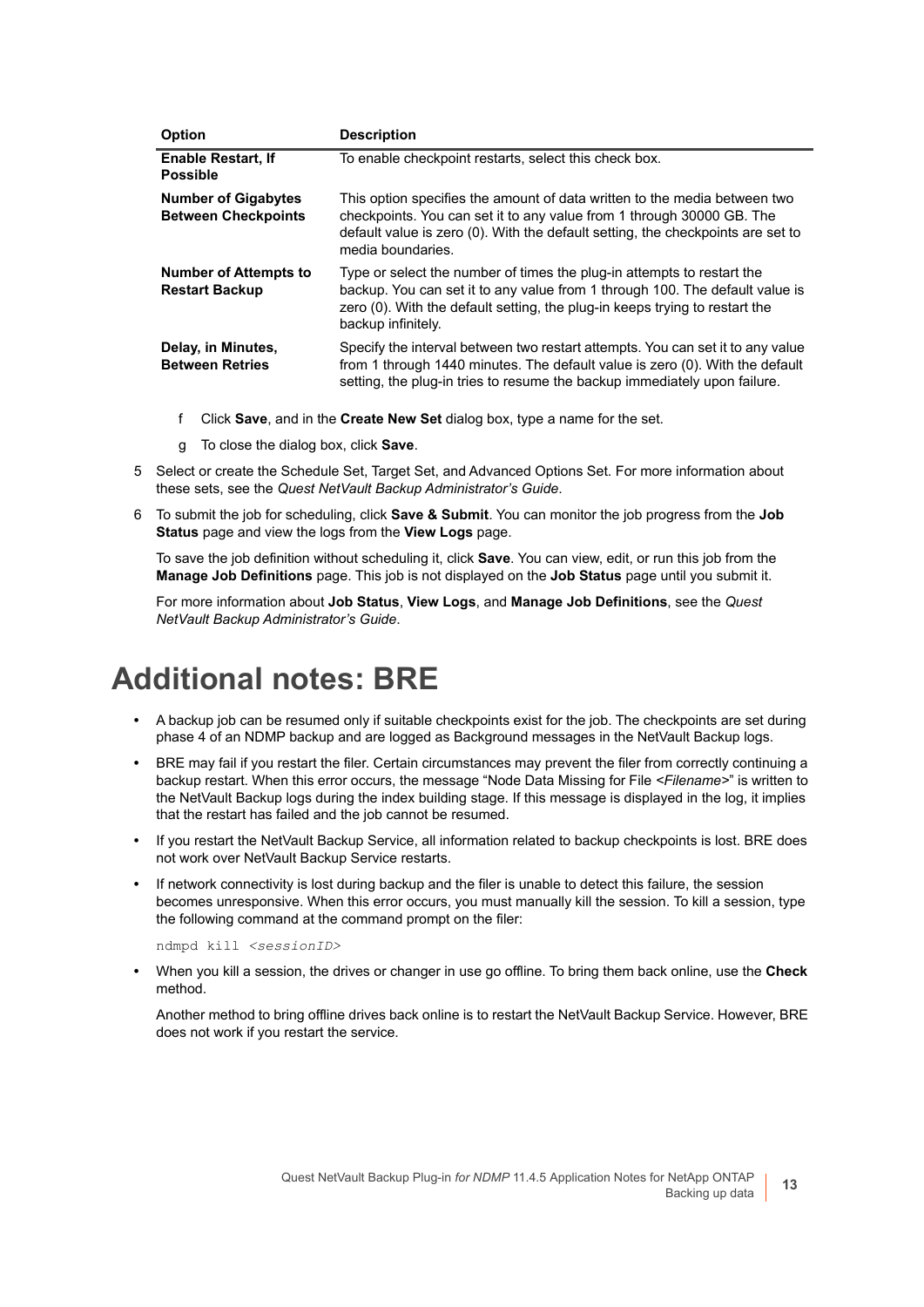## <span id="page-13-0"></span>**Backing up data in C-mode**

Starting with 10.0.5, NetVault Backup uses the CAB extension to perform backup and restore operations for cluster nodes running Data OnTAP 8.2.2 and later. The CAB extension enables the NDMP server to provide affinity information about volumes and tape devices to the backup application that support the CAB extension. NetVault Backup uses this affinity information to determine the data transfer path used during backup and restore operations. If a target volume and tape device are on same cluster node, a local backup or restore operation is performed; if they are on different cluster nodes, a three-way backup or restore operation is performed.

**NOTE:** During an NDMP backup or restore using the CAB extension, if a fail-over occurs, the job continues ÷ without any interruption. After the fail-over, if the volume is moved to a different node, the data transfer path may change depending on the affinity information provided by NetApp.

### *To back up one or more volumes in C-mode:*

1 In the Navigation pane, click **Create Backup Job**.

 $-$  or  $-$ 

In the Navigation pane, click **Guided Configuration**, and then on the **NetVault Configuration Wizard** page, click **Create Backup Jobs**.

2 In **Job Name**, specify a name for the job.

Assign a descriptive name that lets you easily identify the job for monitoring its progress or restoring data. The job name can contain alphanumeric and nonalphanumeric characters, but it cannot contain non-Latin characters. There is no length restriction. However, a maximum of 40 characters is recommended on all platforms.

- In the **Selections** list, select an existing Backup Selection Set, or complete the following steps to create a set.
	- a Next to the **Selections** list, click **Create New**.
	- b On the **NetVault Backup Selections** page, open the NetVault Backup Server, and then open **NDMP Client**.
	- c To display the **Volumes** node, open the applicable filer in the list of added servers.
	- d Select the data that you want to back up.
		- **▫ Back up all volumes:** Select the **Volumes** node.
		- **▫ Back up individual Vserver:** Open the **Volumes** node, and select the Vserver that you want to back up.
		- **▫ Back up individual volumes**: Open the **Volumes** node, open the Vserver, and select the volumes that you want to back up.
		- **▫ Back up individual files and directories:** Open the **Volumes** node, open the Vserver, and then open the target volume. Select the files and directories that you want to back up.
		- **NOTE:** If you omit child-level items after selecting the parent node, the job fails. To perform selective backups, open the parent node, and select each item that you want to back up.
			- **▫ Back up snapshots:** Open the **Snapshots** node, open the Vserver, and then open the applicable volume to list the snapshots available for a backup. Select the snapshot that you want to back up. You can only select a single snapshot.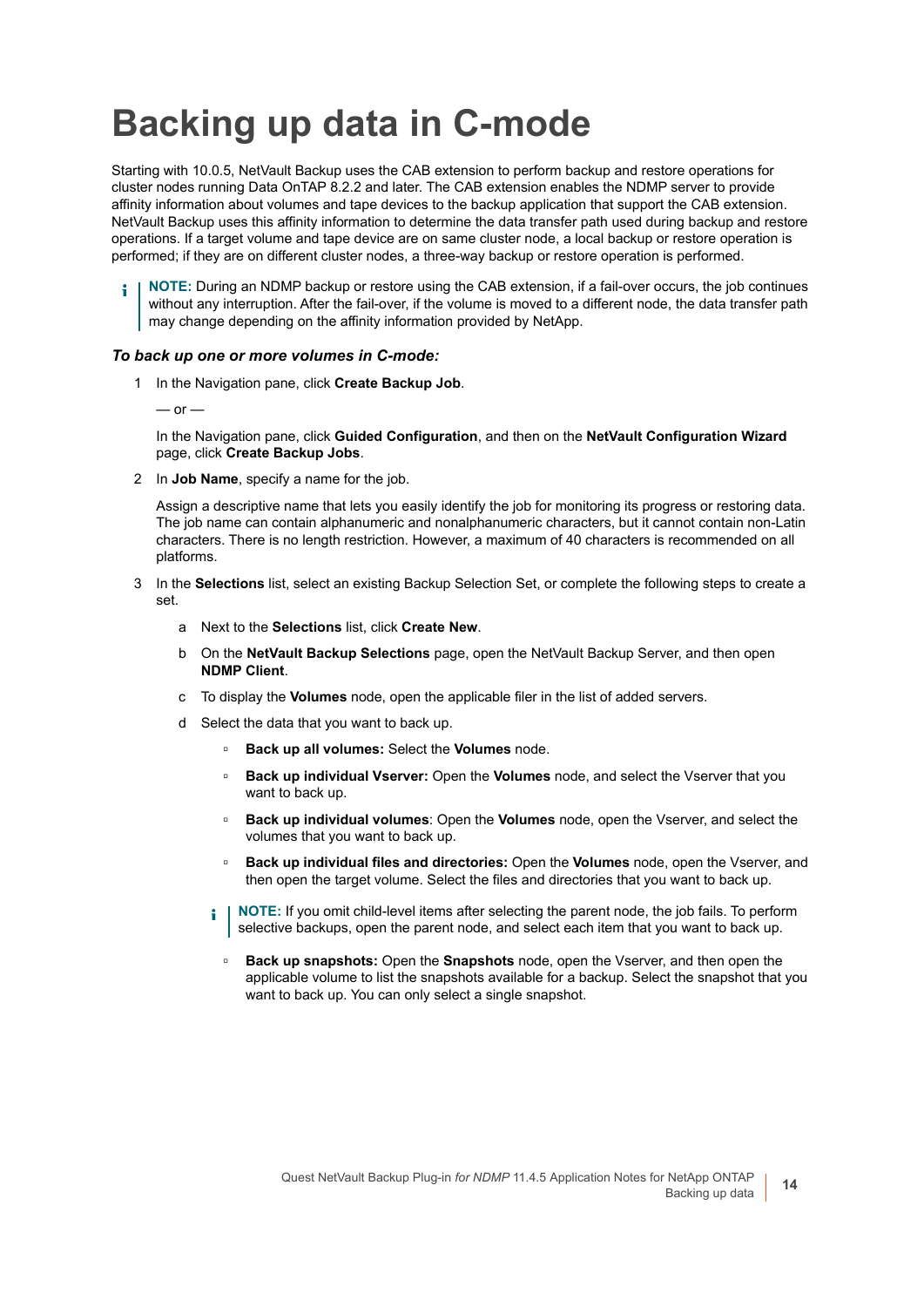**NOTE:** NetVault Backup supports volume-level and file-level browsing. ÷.

In NetApp ONTAP 8.x C-Mode, you can only define jobs at the volume level; you cannot define jobs at the directory or file level. However, you can also define a single path that includes a directory or file, but you must define this path by manually entering the absolute path to the applicable content.

In NetApp ONTAP 9.x C-Mode, you can define Selection Sets at the SVM, volume, snapshot, directory, or file level.

For more information about defining and using single paths, see [Backing up individual data paths in](#page-14-0)  [C-mode.](#page-14-0)

- 4 In the **Plugin Options** list, select an existing Backup Options Set, or complete the following steps to create a set.
	- **NOTE:** This step is not applicable if a file or directory is the root selection item of a backup. The ÷ backup options are only available if you have selected a volume or subvolume as the root item for a backup.
		- a Next to the **Plugin Options** list, click **Create New**.
		- b Configure the following settings:
			- **▫ NDMP Backup Options:** For more information about these options, see [NDMP Backup](#page-10-0)  **[Options](#page-10-0)**
			- **▫ Sub Jobs:** For more information about these options, see [Sub Jobs](#page-11-0).
		- c Click **Save**, and in the **Create New Set** dialog box, type a name for the set.
		- d To close the dialog box, click **Save**.
- 5 Complete steps 5 and 6 in [Backing up data in 7.x-7G and 7-mode.](#page-9-0)

## <span id="page-14-0"></span>**Backing up individual data paths in Cmode**

In NetApp ONTAP 8.x C-Mode, you cannot open the **Volumes** node to browse or select the contents. However, you can specify a single data path for a backup.

1 In the Navigation pane, click **Create Backup Job**.

 $-$  or  $-$ 

In the Navigation pane, click **Guided Configuration**, and then on the **NetVault Configuration Wizard** page, click **Create Backup Jobs**.

2 In **Job Name**, specify a name for the job.

Assign a descriptive name that lets you easily identify the job for monitoring its progress or restoring data. The job name can contain alphanumeric and nonalphanumeric characters, but it cannot contain non-Latin characters. There is no length restriction. However, a maximum of 40 characters is recommended on all platforms.

- 3 Next to the **Selections** list, click **Create New**.
- 4 On the **NetVault Backup Selections** page, open the NetVault Backup Server, and then open **NDMP Client**.
- 5 Select the applicable filer, and in the **Actions** list, click **Enter Backup Path**.
- 6 In the **NDMP Backup Request** dialog box, configure the **Directory** option.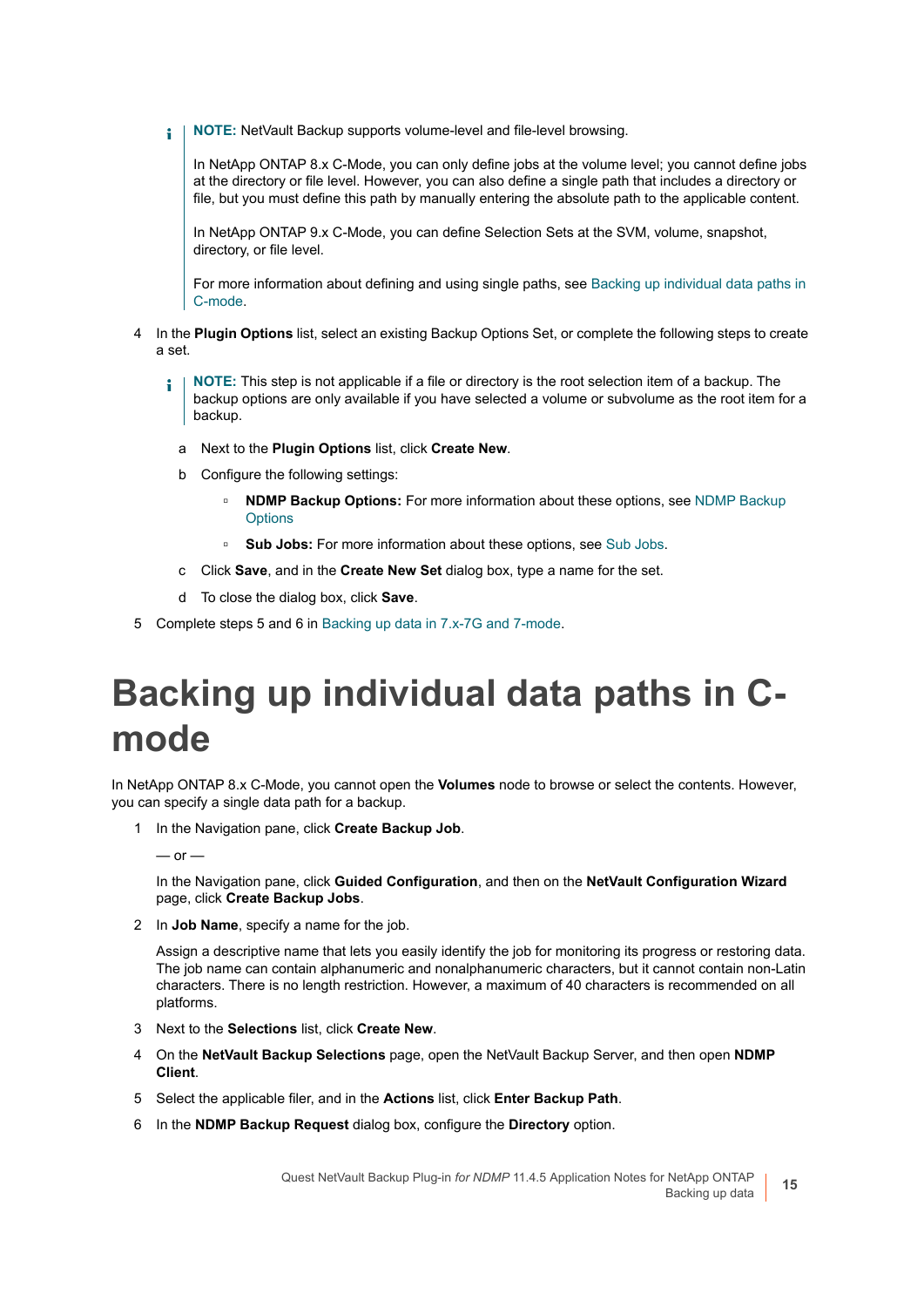Specify the full path to the item that you want to back up. You can include a single volume, qtree, directory, or snapshot. This option does not support individual files. If you specify a filename, backup fails.

Use the following format to specify the backup path:

/*<vserverName>*/*<volumeName>*/.snapshot/*<snapshotName>*

**Example:**

/vs1/vol2/.snapshot/daily.2014-06-16\_0010

For more information about snapshot names, see the relevant NetApp ONTAP documentation.

7 Set the **Dump Level** and the remaining backup options.

For more information, see [NDMP Backup Options](#page-10-0).

- 8 To save the settings, click **OK**.
- 9 Complete steps 5 and 6 in [Backing up data in 7.x-7G and 7-mode.](#page-9-0)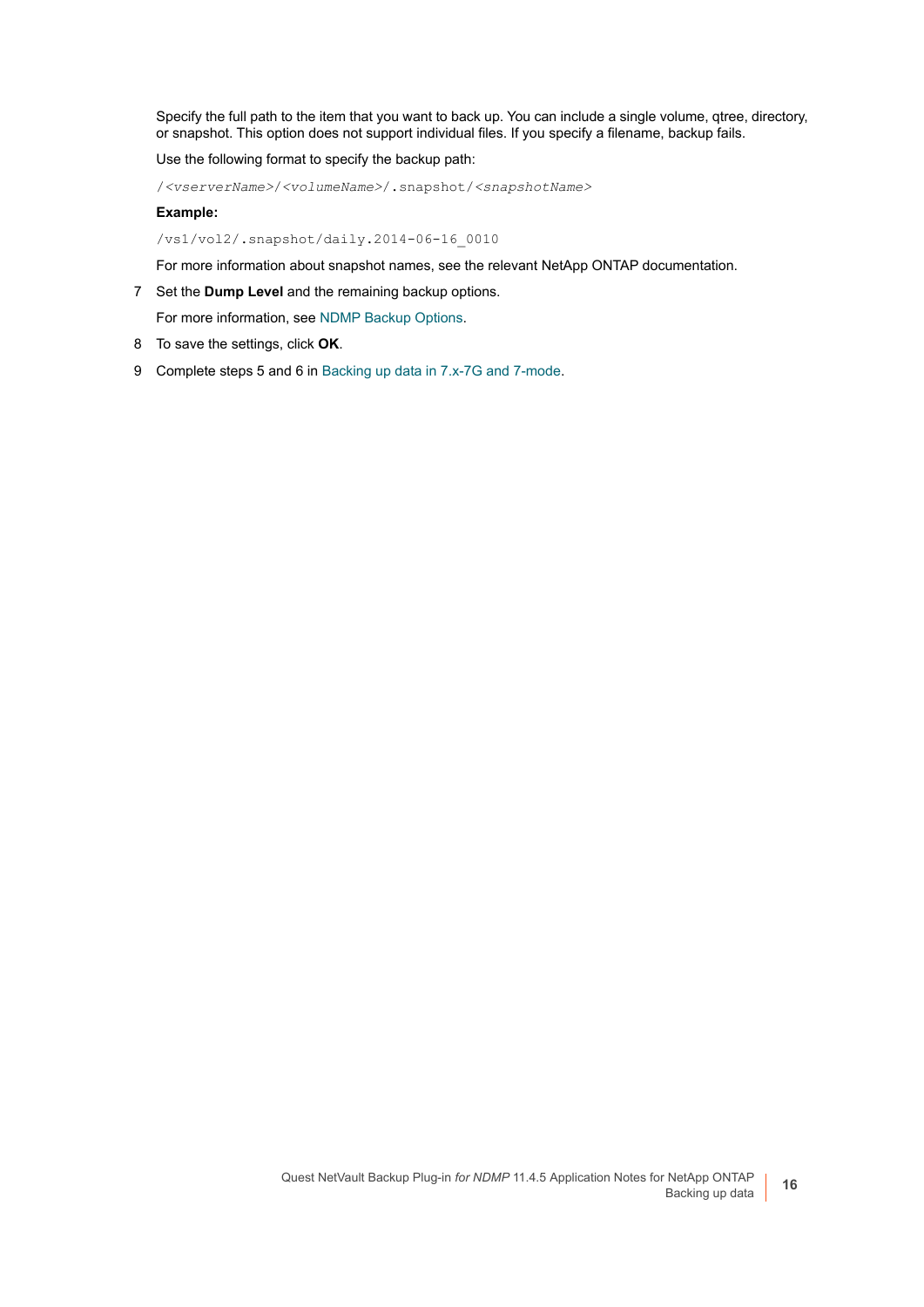# **Restoring data**

- <span id="page-16-0"></span>**•** [Restoring data using the plug-in](#page-16-1)
- **•** [Restoring Incremental Backups](#page-19-1)
- **•** [Renaming or relocating data](#page-20-0)
- **•** [Restoring data to an alternate filer](#page-20-1)
- **•** [Searching for files in savesets](#page-21-0)
- **•** [Viewing media list](#page-21-1)

## <span id="page-16-1"></span>**Restoring data using the plug-in**

<span id="page-16-2"></span>1 In the Navigation pane, click **Create Restore Job**.

On the **Create Restore Job — Choose Saveset** page, the saveset table provides a list of available savesets.

The table shows the saveset name (Job Title and Saveset ID), creation date and time, saveset size, and saveset status. The saveset status is indicated using the following icons.

| <b>Icon</b> | <b>Description</b>                                      |
|-------------|---------------------------------------------------------|
|             | Saveset is online (all segments are online).            |
|             | Saveset is partially online (some segments are online). |
|             | Saveset is offline (all segments are offline).          |

The saveset list is sorted by creation date (newest to oldest). You can sort the list by one or more columns, as required. The arrowhead next to the column name indicates the sort order.

2 To filter the saveset list, use the following filter options.

| <b>Filter</b>                                                                                        | <b>Description</b>                                                              |  |
|------------------------------------------------------------------------------------------------------|---------------------------------------------------------------------------------|--|
| <b>Client</b>                                                                                        | Displays savesets created for particular clients. The default selection is Any. |  |
|                                                                                                      | To use this filter, click the <b>Client</b> box.<br>1.                          |  |
|                                                                                                      | 2 In the Choose Client dialog box, select the clients.                          |  |
|                                                                                                      | 3 To close the dialog box, click <b>OK</b> .                                    |  |
| Displays savesets created using a particular plug-in. The default selection is<br><b>Plugin Type</b> |                                                                                 |  |
|                                                                                                      | Any.                                                                            |  |
|                                                                                                      | To use this filter, click the <b>Plugin Type</b> box.<br>1.                     |  |
|                                                                                                      | 2 In the list, select the plug-in.                                              |  |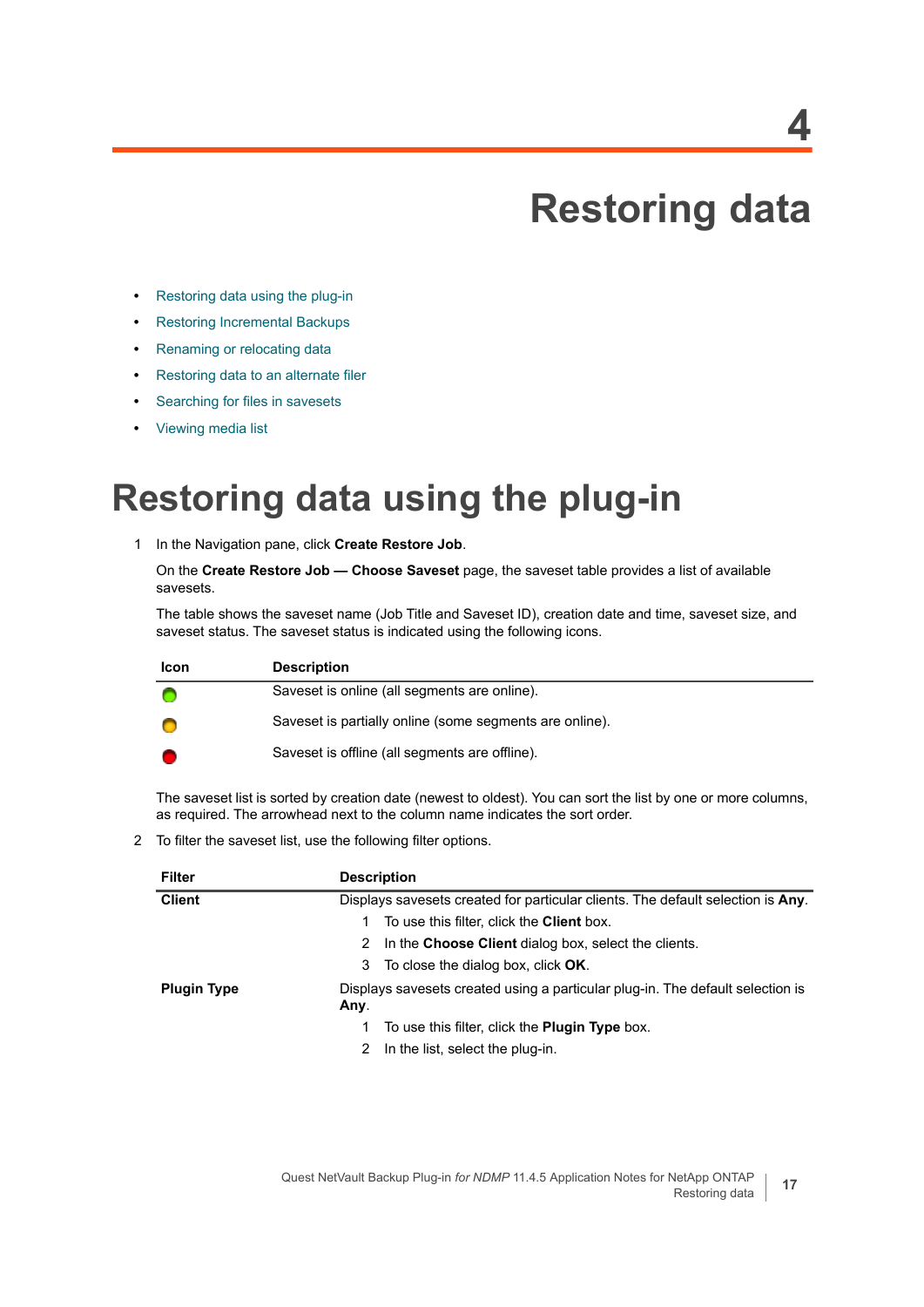| <b>Filter</b> | <b>Description</b>                                                                                    |  |
|---------------|-------------------------------------------------------------------------------------------------------|--|
| <b>Date</b>   | Displays savesets created during a specified period. The default selection is                         |  |
|               | Any.                                                                                                  |  |
|               | To use this filter, click the <b>Date</b> box.                                                        |  |
|               | In the list, select the option that you want to use.<br>2                                             |  |
|               | The available options are Last 24 hours, Last Week, Last Month, Last<br>6 Months, Last Year, and Any. |  |
| Job           | Displays savesets created for particular jobs. The default selection is Any.                          |  |
|               | To use this filter, click the <b>Job</b> box.                                                         |  |
|               | In the Choose Job dialog box, select the jobs.<br>2                                                   |  |
|               | To close the dialog box, click <b>OK</b> .<br>3                                                       |  |

3 Select the saveset that you want to use, and click **Next**.

When you select a saveset, the following details are displayed in the **Saveset Information** area: job ID number, job title, tag, server name, client name, plug-in name, saveset date and time, retirement setting, Incremental Backup or not, archive or not, and saveset size.

- <span id="page-17-0"></span>4 On the **Create Selection Set** page, select the data that you want to restore:
	- **▪ Restore entire saveset:** Select the root node.
	- **Restore individual files and directories**: Select the target files and directories in the selections tree. The selections tree can only be browsed if the **Save File Information** option was selected during backup.

If the backup contains a single file, the filename is added to the directory path. In the selection tree, it is displayed as **/path/to/filename/filename** and it is restored in that manner. The file is restored correctly if you select the directory and restore the file.

**NOTE:** While restoring data from a snapshot backup, you must use the **Relocate** option. If you do not  $\mathbf{i}$ use this option, the restore job fails. The **Relocate** option allows you to relocate data to the same or a different volume. For more information about relocating data, see [Renaming or relocating data](#page-20-0).

If you omit child-level items after selecting the parent node, the job fails. To perform selective restores, open the parent node, and select each item that you want to restore.

<span id="page-17-2"></span><span id="page-17-1"></span>5 Click **Edit Plugin Options**, and configure the following settings.

|  | Table 4. Restore options |
|--|--------------------------|
|  |                          |

| <b>Option</b>      | <b>Description</b>                                                                                                                                                                                                                                                                              |
|--------------------|-------------------------------------------------------------------------------------------------------------------------------------------------------------------------------------------------------------------------------------------------------------------------------------------------|
| <b>NDMP Server</b> | This option specifies the target filer name. It is only required when you want<br>to restore data to an alternate filer. By default, it is set to the name of the<br>original filer from which the data was backed up. Do not change the NDMP<br>Server while restoring data to the same filer. |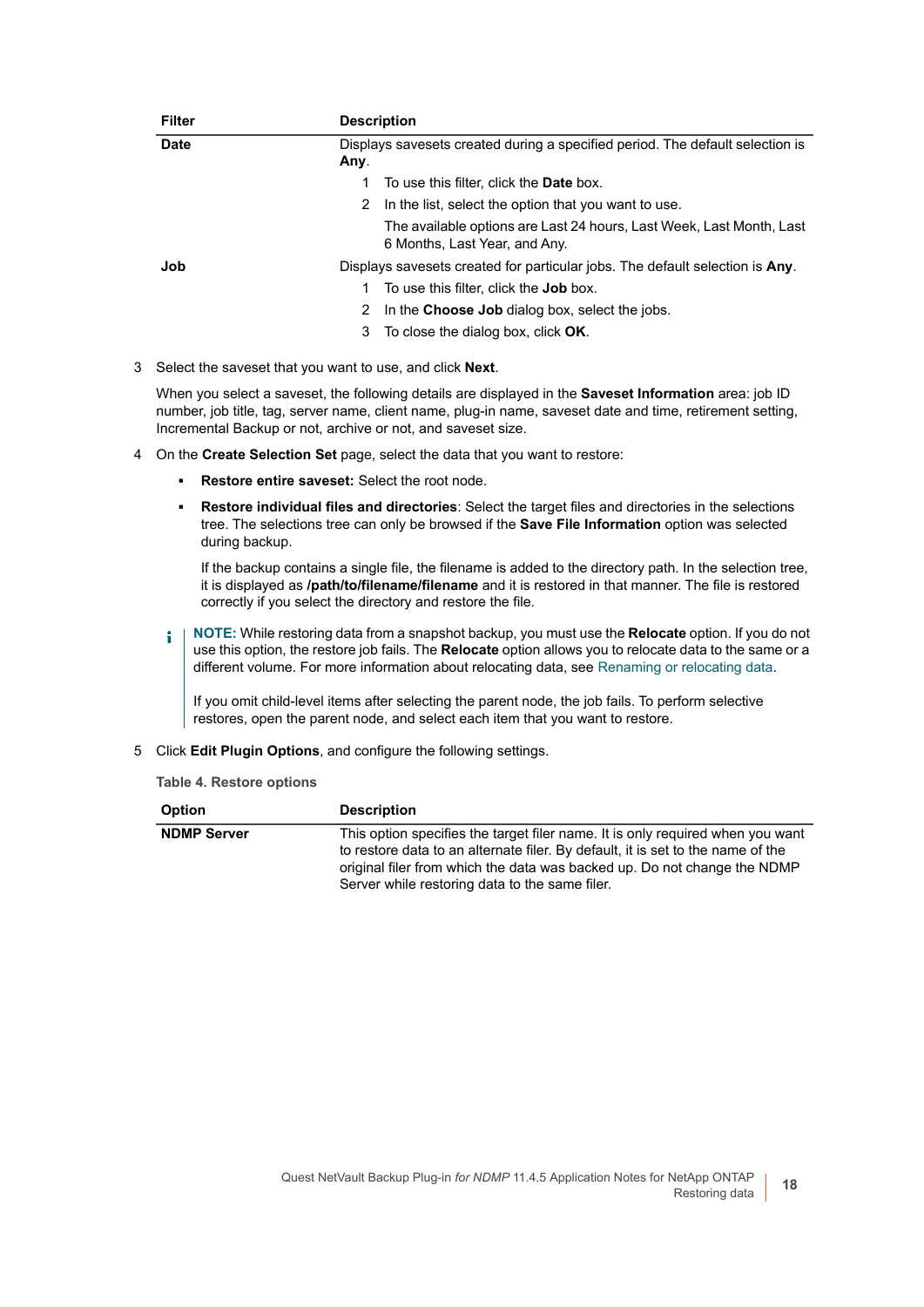**Table 4. Restore options**

| <b>Option</b>                        | <b>Description</b>                                                                                                                                                                                                                                                                         |
|--------------------------------------|--------------------------------------------------------------------------------------------------------------------------------------------------------------------------------------------------------------------------------------------------------------------------------------------|
| <b>Direct Access Restore</b><br>Mode | Select the appropriate Direct Access Restore (DAR) mode from the<br>following:                                                                                                                                                                                                             |
|                                      | Use Direct Access Restore if Possible: To perform a direct-access<br>$\bullet$<br>restore if the backup was direct and the mover and data server can<br>complete a direct-access restore, select this option. If these<br>conditions are not met, a nondirect-access restore is performed. |
|                                      | Use Direct Access Restore by Recovering Individual Files: To<br>$\bullet$<br>restore a directory and its file contents, select this option. When you<br>use this option, empty directories in the saveset are ignored.                                                                     |
|                                      | You must select this option if any item was omitted during data<br>selection; otherwise, the restore job fails.                                                                                                                                                                            |
|                                      | <b>Only Do Direct Access Restore:</b> To force a direct-access restore,<br>$\bullet$<br>select this option. It can be only used if the backup was direct and the<br>mover and data server can complete a direct-access restore;<br>otherwise the restore job fails.                        |
|                                      | Never Do Direct Access Restore: To perform a standard nondirect-<br>$\bullet$<br>access restore, select this option.                                                                                                                                                                       |
| <b>Incremental Restore</b>           | To recursively extract data and reconstruct the selected subtree to the state<br>it was in at the time of backup, select this check box.                                                                                                                                                   |
|                                      | This option is equivalent to setting the environment variable $\text{EXTRACT=N}$ .<br>The plug-in overwrites the existing files and deletes the files that were not<br>present at the time of backup.                                                                                      |
| <b>Restore ACLs</b>                  | To restore ACLs from the backed-up file, select this option. This option is<br>equivalent to setting the environment variable EXTRACT ACL=Y. You can<br>use this option only if the Backup ACLs option was selected during backup.                                                         |

#### **IMPORTANT:**  f

- **•** When individual files are selected for DAR, their parent-level directory permissions are not restored.
- **•** When running DAR, NetVault Backup organizes the restore requests into groups of 1024 files at a time. When a restore job consists of more than 1024 total files, multiple restore requests are issued. So, multiple log entries are displayed for the job.
- <span id="page-18-1"></span>6 To save the settings, click **OK**, and then click **Next**.
- 7 In **Job Name**, specify a name for the job.

Assign a descriptive name that lets you easily identify the job for monitoring its progress. The job name can contain alphanumeric and nonalphanumeric characters, but it cannot contain non-Latin characters. There is no length restriction. However, a maximum of 40 characters is recommended on all platforms

In the **Target Client** list, the client from which data was backed up is selected by default. Do *not* change this setting.

8 Select or create the Schedule Set, Restore Source Set, and Advanced Options Set.

For more information about these sets, see the *Quest NetVault Backup Administrator's Guide*.

<span id="page-18-0"></span>9 To submit the job for scheduling, click **Submit**.

You can monitor the job progress from the **Job Status** page and view the logs from the **View Logs** page. For more information about these functions, see the *Quest NetVault Backup Administrator's Guide*.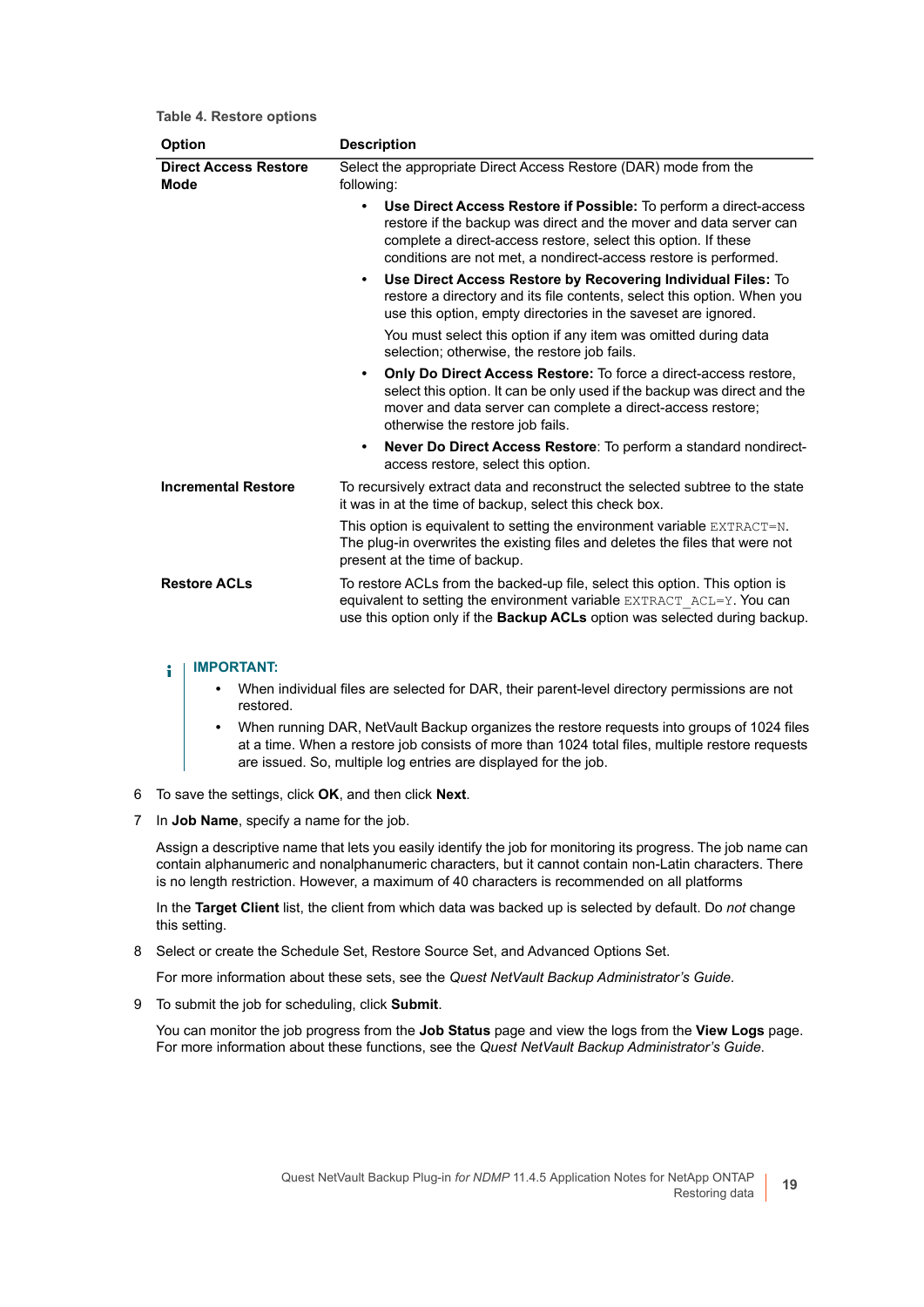## <span id="page-19-0"></span>**Additional notes**

When restoring data, you may notice one or more of the following entries in the NetVault Backup logs. These messages are routine and do not require any intervention:

- **Mover has paused due to seek outside the supplied window:** This entry is displayed as a Background message. BRE backups create a segment on tape for each checkpoint (as configured in **Number of Gigabytes Between Checkpoints** in the Backup Options Set). This message is displayed after each individual segment is restored and it just indicates the underlying mechanism behind the NDMP operation.
- **Received media request for UID:** This entry is displayed as an Information message. It is displayed after each segment is restored as a request is sent to the Media Manager for the media that contains the next segment. This message is displayed even if the next segment resides on the same media.
- **No suitable drive or media for the job Request held in queue:** This entry is displayed as a Warning. It is displayed when the required piece of media is not available or it is in use. If the piece of media being requested is the current one, this message indicates a temporary condition and the restore resumes shortly.

## <span id="page-19-1"></span>**Restoring Incremental Backups**

The incremental restores build on each other. To restore an Incremental Backup, you must have all the backups from Level-0 through the last backup in the backup sequence that you want to restore.

- 1 Restore the Full or Level 0 Backup.
- 2 For more information, see [Restoring data using the plug-in](#page-16-1).
- 3 Restore each Incremental Backup in the backup sequence, starting with the lowest-level backup and going to the last backup that you want to restore (that is, in the same order in which they were created).

For each dump level, follow the steps outlined in [Restoring data using the plug-in.](#page-16-1)

**IMPORTANT:** All NDMP backups are effectively snapshots of the volume. When you restore a dump backup  $\mathbf{i}$ in an increment series, it restores all the data in the saveset. At the same time, it deletes the files present on the filer, but not available in that saveset. Thus, it reconstructs the subtree as it was at the time of backup.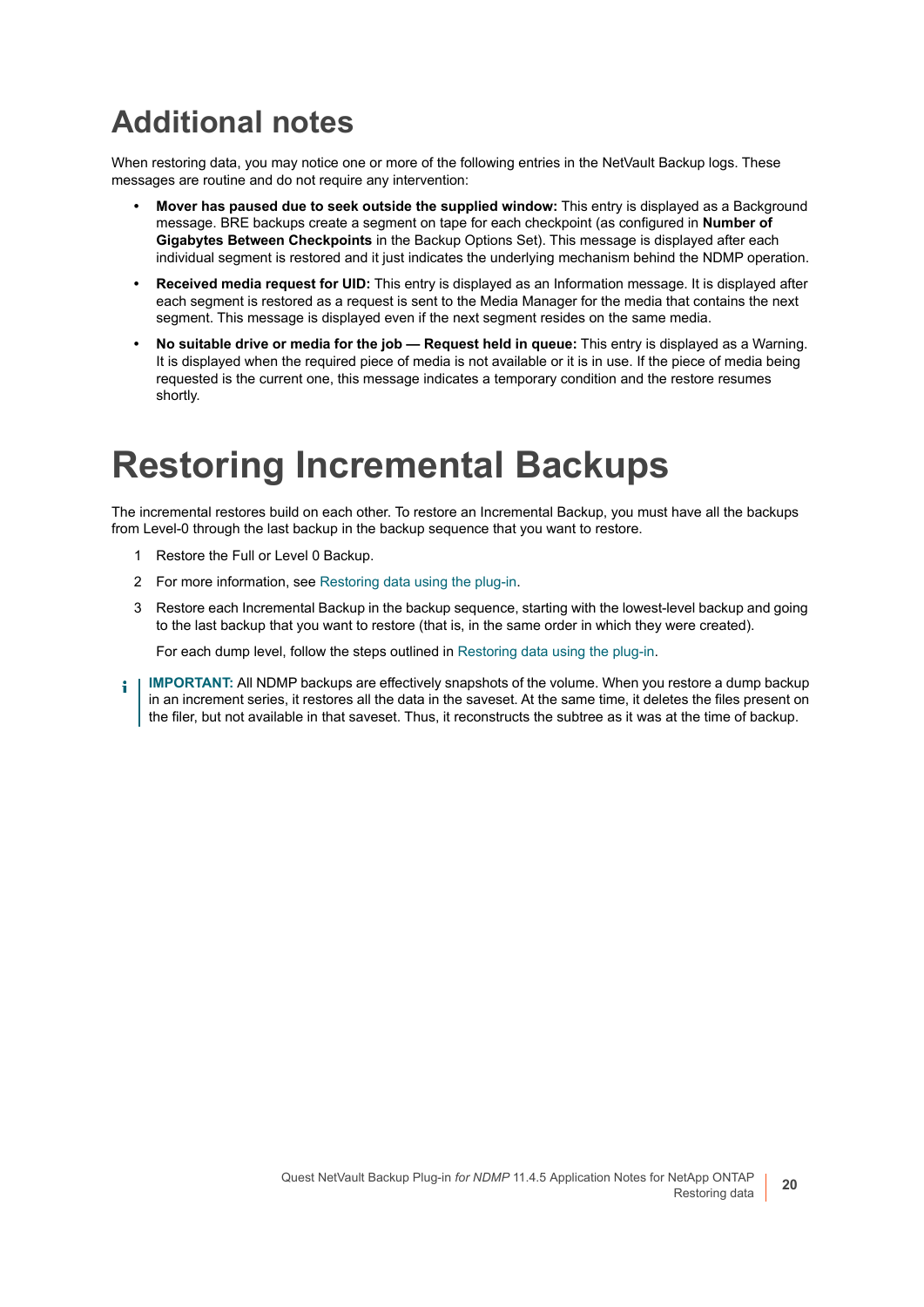# <span id="page-20-0"></span>**Renaming or relocating data**

When restoring a backup, you can rename the directories to create a copy of the data instead of overwriting of the existing versions. You can also relocate the data to a different volume. This procedure can be useful if the original volume is down or if you are dealing with limited bandwidth or capacity.

**i** | NOTE: This feature is only available to savesets that were created with the **Save File Information** option.

### *To rename or relocate data during restore:*

- 1 Complete [Step 1](#page-16-2) through [Step 4](#page-17-0) in [Restoring data using the plug-in](#page-16-1)
- <span id="page-20-4"></span>2 Select the volume that you want to rename, and in the **Actions** list, click **Rename**.
- <span id="page-20-5"></span>3 In the **Restore Rename** dialog box, configure the following option:
	- **▪** To rename a file or directory, type the new name.
	- **▪** To relocate the item to a different volume, type the volume name. You can also rename while relocating by specifying a new path. The volume to which you are relocating must exist on the filer.

In NetApp ONTAP 8.1 C-mode, use the following format to specify the new path:

/*<vserverName>*/*<volumeName>*/*<folderName>*

### **Example:**

/vs1/vol4/data/restore

4 To close the dialog box, click **OK**.

After you close the dialog box, the plug-in updates the corresponding node in the selections tree to display the new name and location for the file or directory.

5 Complete [Step 5](#page-17-1) through [Step 9](#page-18-0) in [Restoring data using the plug-in](#page-16-1).

## <span id="page-20-1"></span>**Restoring data to an alternate filer**

To relocate a backup to an alternate filer, use the following procedure. It can be useful during a server migration or disaster recovery operation.

### <span id="page-20-2"></span>**Prerequisites**

Before you start the restore procedure, add the target filer to the plug-in. For more information, see the *Quest NetVault Backup Plug-in for NDMP User's Guide*.

### <span id="page-20-3"></span>**Restore procedure**

- 1 Complete [Step 1](#page-16-2) through [Step 4](#page-17-0) in [Restoring data using the plug-in](#page-16-1).
- 2 To rename or relocate data during restore, complete [Step 2](#page-20-4) and [Step 3](#page-20-5) in [Renaming or relocating data.](#page-20-0)
- 3 Click **Edit Plugin Options**, and configure the following option:

**NDMP Server:** This option specifies the target filer name. By default, it is set to the name of the original filer from which the data was backed up. To relocate the data to an alternate server, type the name of the target filer.

4 Select the appropriate DAR method.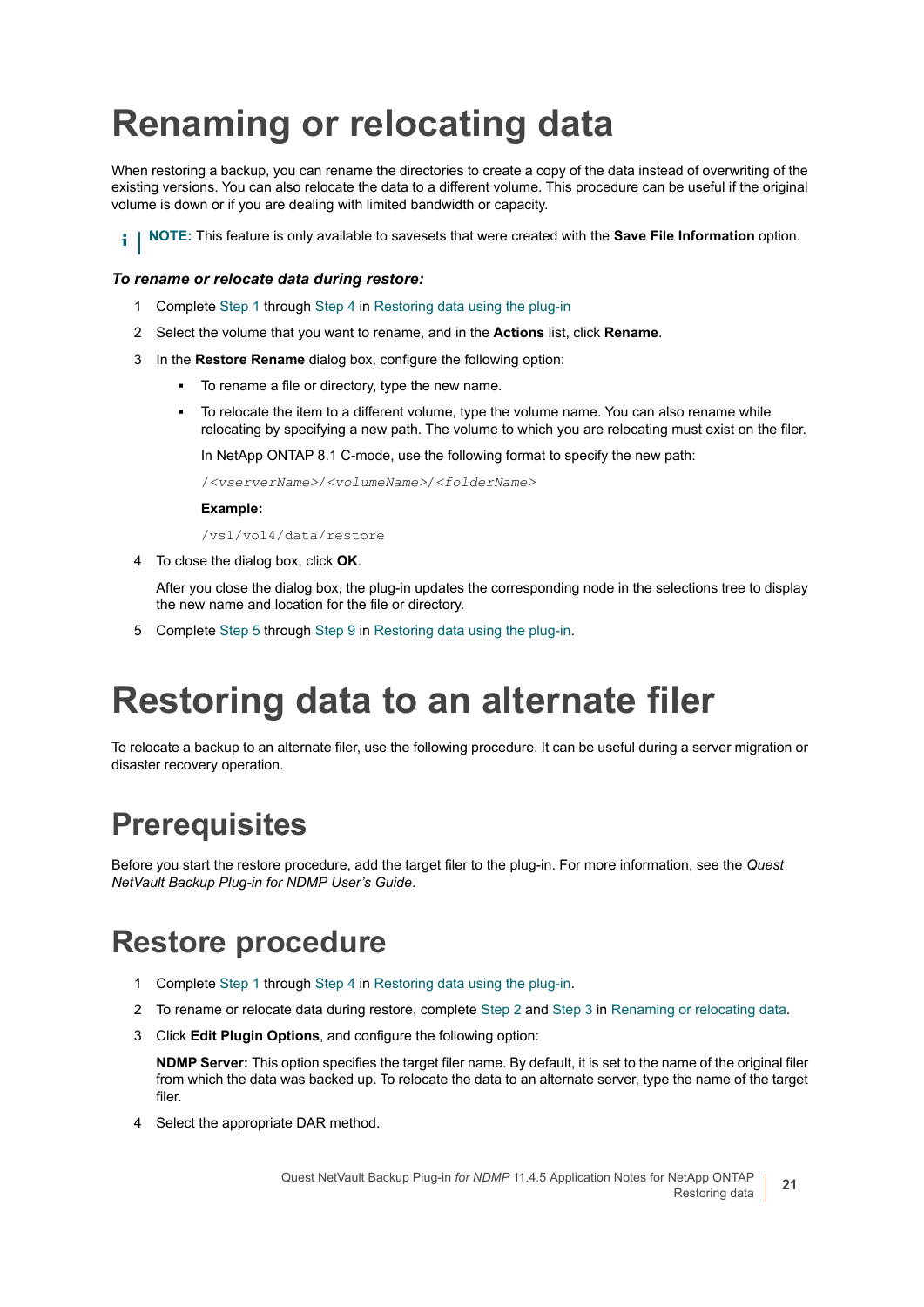For more information about the available options, see [Restore options](#page-17-2).

5 Complete [Step 6](#page-18-1) through [Step 9](#page-18-0) in [Restoring data using the plug-in](#page-16-1).

## <span id="page-21-0"></span>**Searching for files in savesets**

The **Search** option on the **Create Restore Job — Choose Saveset** page allows you to find specific files or data items without opening any savesets or browsing through their contents. You can use filenames or regular expressions to find the data items that you want to restore.

- 1 On the **Create Restore Job Choose Saveset** page, click **Search**.
- 2 In the **Search for files in savesets** dialog box, configure the following options:
	- **Search String:** Type the search string.
	- **▪ Regular expression search:** To use POSIX (Portable Operating System Interface for Unix) regular expressions in the **Search String** box, select this check box.
	- **▪ Case sensitive:** To perform a case-sensitive search, select this check box.
- 3 Click **Search**.

On the **Search Results** page, you can view the savesets that contain the specified files or data items.

- 4 Select the items you want to restore. You can only restore items from one saveset. Click **Next**.
- 5 Complete [Step 5](#page-17-1) through [Step 9](#page-18-0) in [Restoring data using the plug-in](#page-16-1).

## <span id="page-21-1"></span>**Viewing media list**

The **Media List** option on the **Create Restore Job — Choose Saveset** page lets you view information about the media items used to store a backup. You can view details about the data segments and index segments for a backup.

- 1 On the **Create Restore Job Choose Saveset** page, select the applicable saveset.
- 2 In the **Saveset Information** area, click **Media List**.

In the dialog box that is displayed, you can view the following details:

- **Backup size:** This area shows the total size of the saveset in number of bytes.
- **Data segment table:** This table shows information about the media items that contain the data segments. You can view the following details: media label, media group label, stream ID, starting byte number, ending byte number, and media location.
- **▪ Index segment table:** This table shows information about the media items that contain the index segments. You can view the media label and media location.
- 3 To close the dialog box, click **Close**.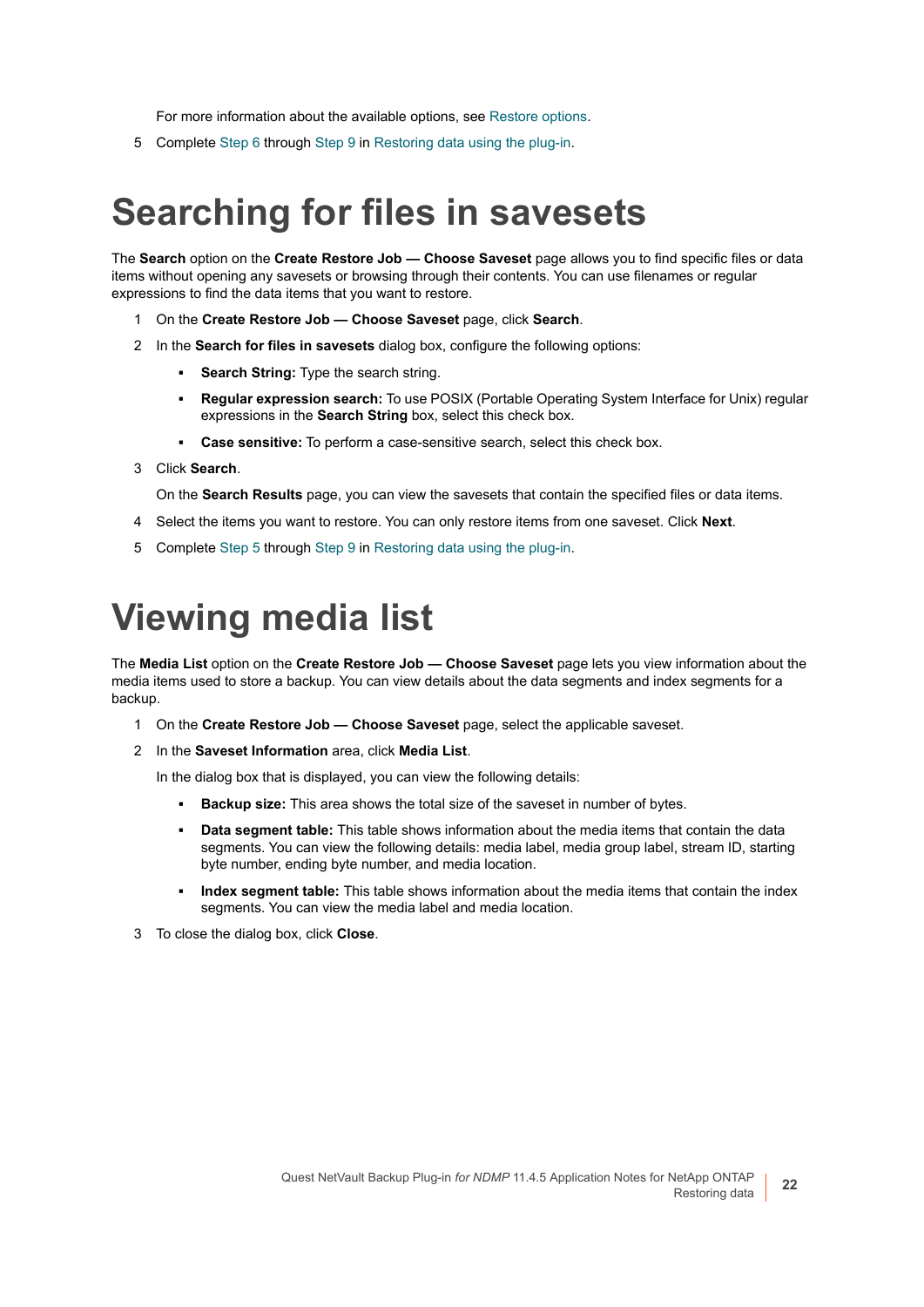**A**

# **Troubleshooting**

<span id="page-22-0"></span>**•** [Common errors](#page-22-1)

## <span id="page-22-1"></span>**Common errors**

The following is a list of some common errors and their solution.

**Table 5. Troubleshooting**

| <b>Description</b>                                                                                                                     | Symptom                                                                                                                                 | <b>Solution</b>                                                                                                                                                                                                                                                                                                                                                                                                                                                       |
|----------------------------------------------------------------------------------------------------------------------------------------|-----------------------------------------------------------------------------------------------------------------------------------------|-----------------------------------------------------------------------------------------------------------------------------------------------------------------------------------------------------------------------------------------------------------------------------------------------------------------------------------------------------------------------------------------------------------------------------------------------------------------------|
| The NetVault Backup Service fails to<br>start on a Windows-based NetVault<br>Backup Server.                                            | Check the Windows Event Viewer<br>for the following message:<br>PDT FATAL: lock file<br>"postmaster.pid" already exists                 | NetVault Backup cannot start if the<br>PostgreSQL database that is used<br>to store the system data does not<br>start.<br>To correct this issue, delete the<br>"postmaster.pid" file from the<br>location referenced in the log and<br>restart the NetVault Backup Server.                                                                                                                                                                                            |
| After restarting the machine, the<br>NetVault Backup Service sometimes<br>fails to start on a Windows-based<br>NetVault Backup Server. | Check the Windows Event Viewer<br>for the following message:<br>FATAL: could not create any TCP/IP<br>sockets " for a PostgreSQL source | NetVault Backup cannot start if the<br>PostgreSQL database that is used<br>to store the system data does not<br>start.<br>To correct this issue, start the Task<br>Manager, and click Show<br>processes from all users. You can<br>see multiple instances of<br>postgres32.exe running on the<br>system. To remove all instances of<br>postgres32.exe, select any<br>instance of this process, and click<br><b>End Process. Start the NetVault</b><br>Backup Service. |
| The NetVault Backup Service starts,<br>and then stops immediately on a<br>Linux-based machine.                                         | No error messages are displayed.                                                                                                        | This issue can occur if the Postgres<br>service cannot resolve the host<br>name <b>localhost</b> , and fails to start.<br>Check the /etc/hosts file, and if the<br>file does not contain an entry for<br>localhost, add the entry.                                                                                                                                                                                                                                    |